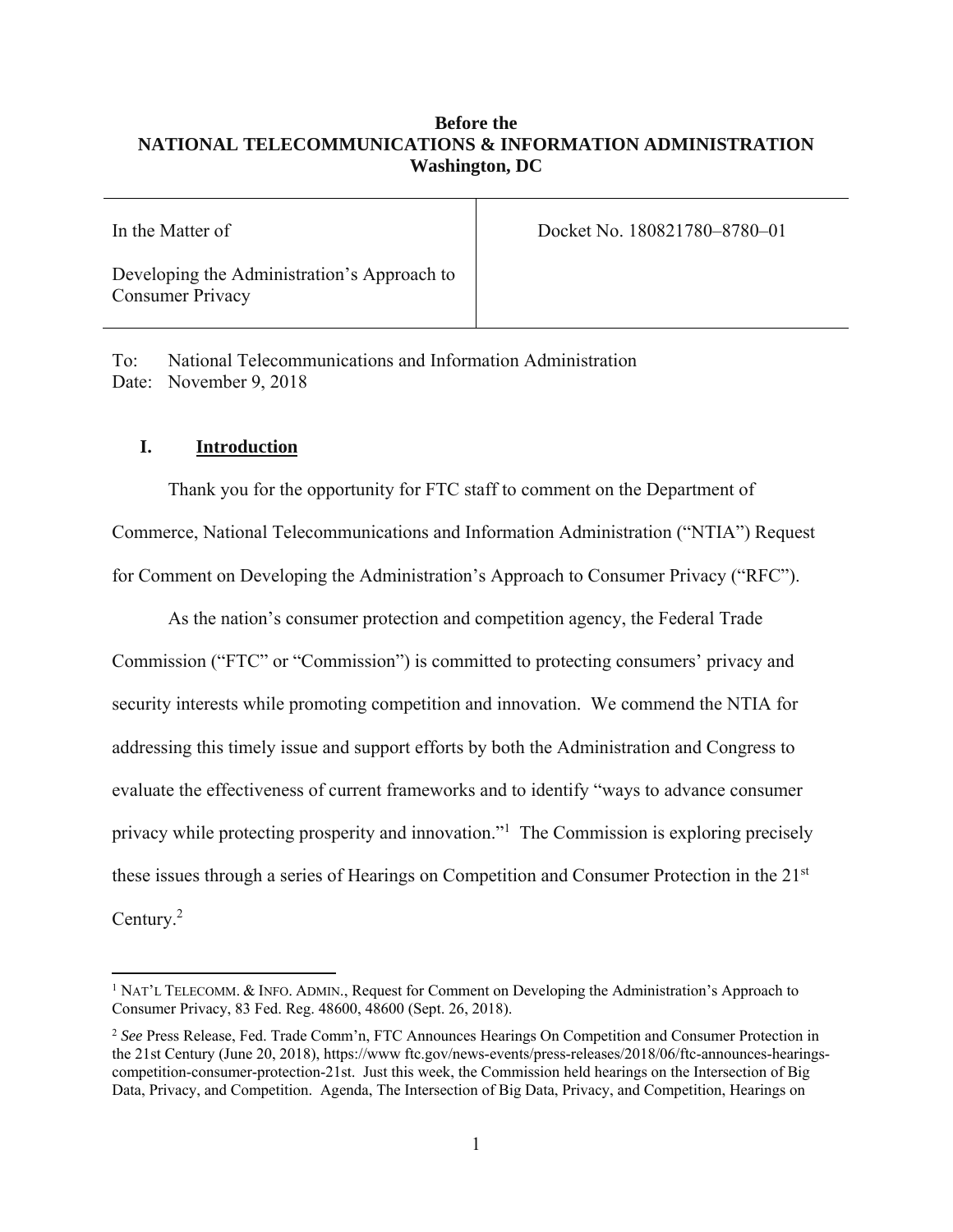Consumer data privacy is an important and timely topic. Today, companies often provide digital services and content powered by (or in exchange for) consumer data. News headlines draw attention to remarkable innovation—in mobile apps,<sup>3</sup> mobile payment systems,<sup>4</sup> connected devices,<sup>5</sup> automated cars,<sup>6</sup> etc.—that both stems from and necessitates the collection, use, and disclosure of consumer data. At the same time, however, news headlines highlight potentially problematic privacy practices: a dating app's disclosure of HIV status to software vendors,<sup>7</sup> a tracking firm's inadvertent exposure of the real-time geolocation data of 200 million people,<sup>8</sup> or an IoT firm's decision to track sex toy use without users' consent.<sup>9</sup> These twin trends—datadriven innovation and increasing data privacy concerns—have raised important questions about the ability of the existing legal landscape to protect consumers' privacy interests. In addition, as

3 Eric Rosenbaum, *The Most Popular Free Apps to Keep You Healthy in 2018*, CNBC, Jan. 5, 2018, https://www.cnbc.com/2018/01/05/top-5-free-apps-to-keep-you-healthy-in-2018.html.

4 Michael Muchmore, *The Best Mobile Payment Apps of 2018*, PC MAGAZINE, Apr. 2, 2018, https://www.pcmag.com/roundup/358553/the-best-mobile-payment-apps.

5 Charlie Osborne, *The Best IoT, Smart Home Gadgets in 2018*, ZDNET, Apr. 24, 2018, https://www.zdnet.com/pictures/the-best-iot-smart-home-gadgets-in-2018/.

 $\overline{a}$ 

6 Marco della Cava, *What's It Like to Run Errands in a Self-driving Car? Some Phoenix Regulars Are Sold on Waymo*, USA TODAY, Oct. 10, 2018, https://www.usatoday.com/story/money/2018/10/10/waymo-self-driving-carshit-10-million-road-miles-they-aim-public-debut/1536441002/.

7 Natasha Singer, *Grindr Sets Off Privacy Firestorm After Sharing Users' H.I.V.-Status Data*, N.Y TIMES, Apr. 3, 2018, https://www.nytimes.com/2018/04/03/technology/grindr-sets-off-privacy-firestorm-after-sharing-users-hivstatus-data html.

 8 Brian Barrett, *A Location Sharing Disaster Shows How Exposed You Really Are*, WIRED, May 19, 2018, https://www.wired.com/story/locationsmart-securus-location-data-privacy/.

<sup>9</sup> Alex Hern, *Vibrator Maker Ordered to Pay Out C\$4m for Tracking Users' Sexual Activity*, THE GUARDIAN, Mar. 14, 2017, https://www.theguardian.com/technology/2017/mar/14/we-vibe-vibrator-tracking-users-sexual-habits.

 additional hearings on data security and privacy in December 2018 and February 2019, respectively. Press Release, Competition and Consumer Protection in the  $21<sup>st</sup>$  Century, Fed. Trade Comm'n (Nov. 6-8, 2018), https://www.ftc.gov/system/files/documents/public\_events/1418633/hearings-agenda-au\_0.pdf. We will be holding Fed. Trade Comm'n, FTC Announces Sessions on Consumer Privacy and Data Security As Part of its Hearings on Competition and Consumer Protection in the 21st Century, Oct. 26, 2018, https://www ftc.gov/news-events/pressreleases/2018/10/ftc-announces-sessions-consumer-privacy-data-security-part-its. All of these hearings, as well as the public comments we have received and expect to receive in the future, serve as an opportunity for the Commission to explore the issues further and develop greater expertise.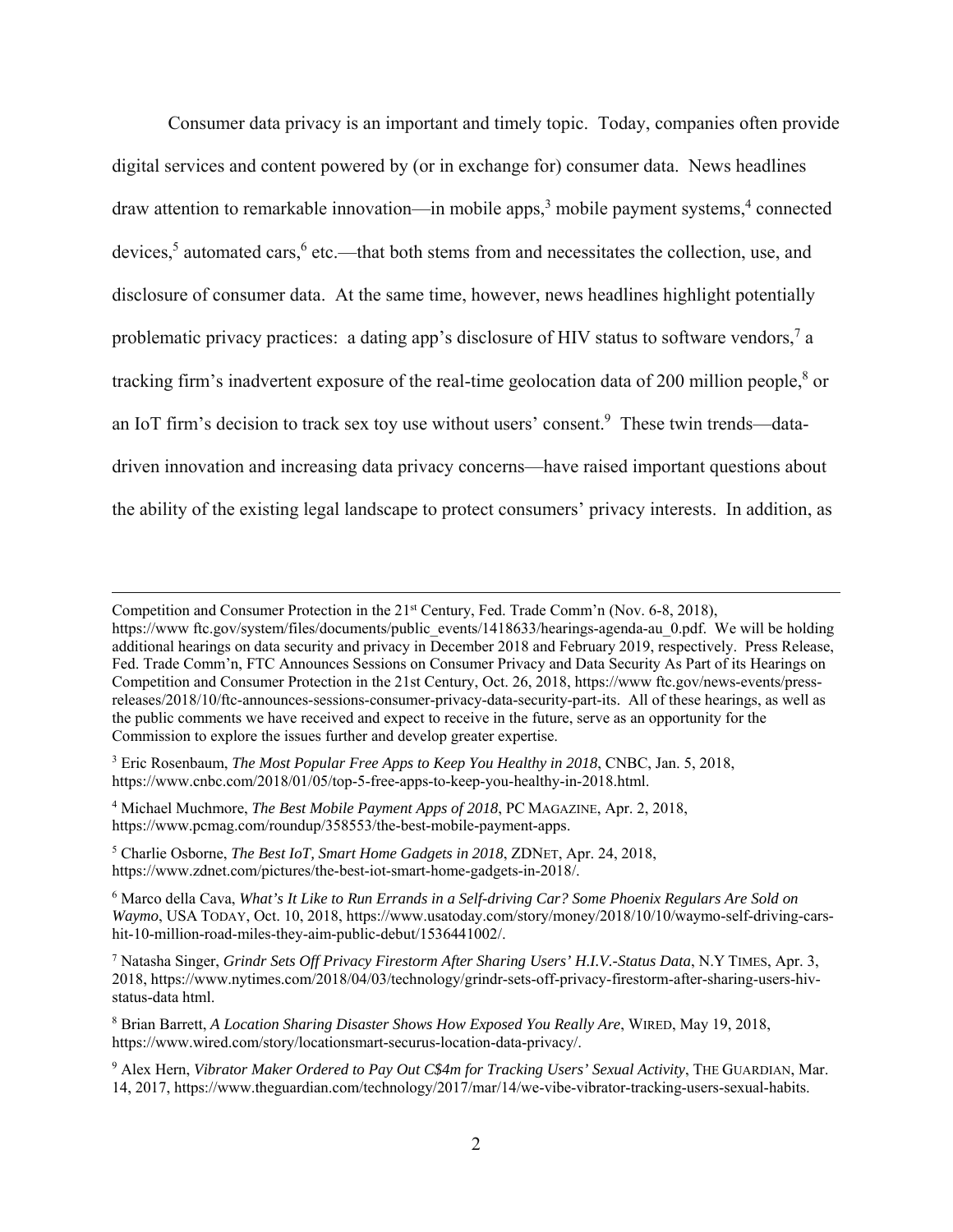the RFC notes,<sup>10</sup> the emergence of new legal frameworks at the state and international levels presents the question of whether a new national approach would benefit consumers and competition.

As described below, the Commission has deep experience in protecting consumer privacy and fostering innovation. For decades, the Commission has enforced our existing consumer protection laws, which take a flexible, risk-based approach to consumer privacy that "balance[s] business needs, consumer expectations, legal obligations, and potential privacy harms, among other inputs."11 In this comment, we first describe our experience in protecting consumers' privacy interests through enforcement, education, and policy work. We then discuss the guiding principles of our current approach: balancing risk of harm with the benefits of innovation and competition. After laying this groundwork, the comment applies this approach of balancing risks and benefits to address four specific areas highlighted in the RFC: security, transparency, control, and FTC enforcement. Finally, the comment looks to the future, considering potential directions for privacy policy in the United States.

#### **II. Background on the FTC**

The FTC is an independent administrative agency responsible for protecting consumers and promoting competition. The Commission has proven itself a government leader in privacy, through enforcement actions, consumer and business education, and policy efforts.

On the enforcement front, the FTC conducts investigations and brings cases under a wide range of laws. First and foremost, the Commission enforces the FTC Act, which prohibits unfair and deceptive acts or practices—including unfair and deceptive privacy and security practices—

<sup>10</sup> RFC, *supra* note 1 at 48600.

<sup>11</sup>*Id.* at 48602.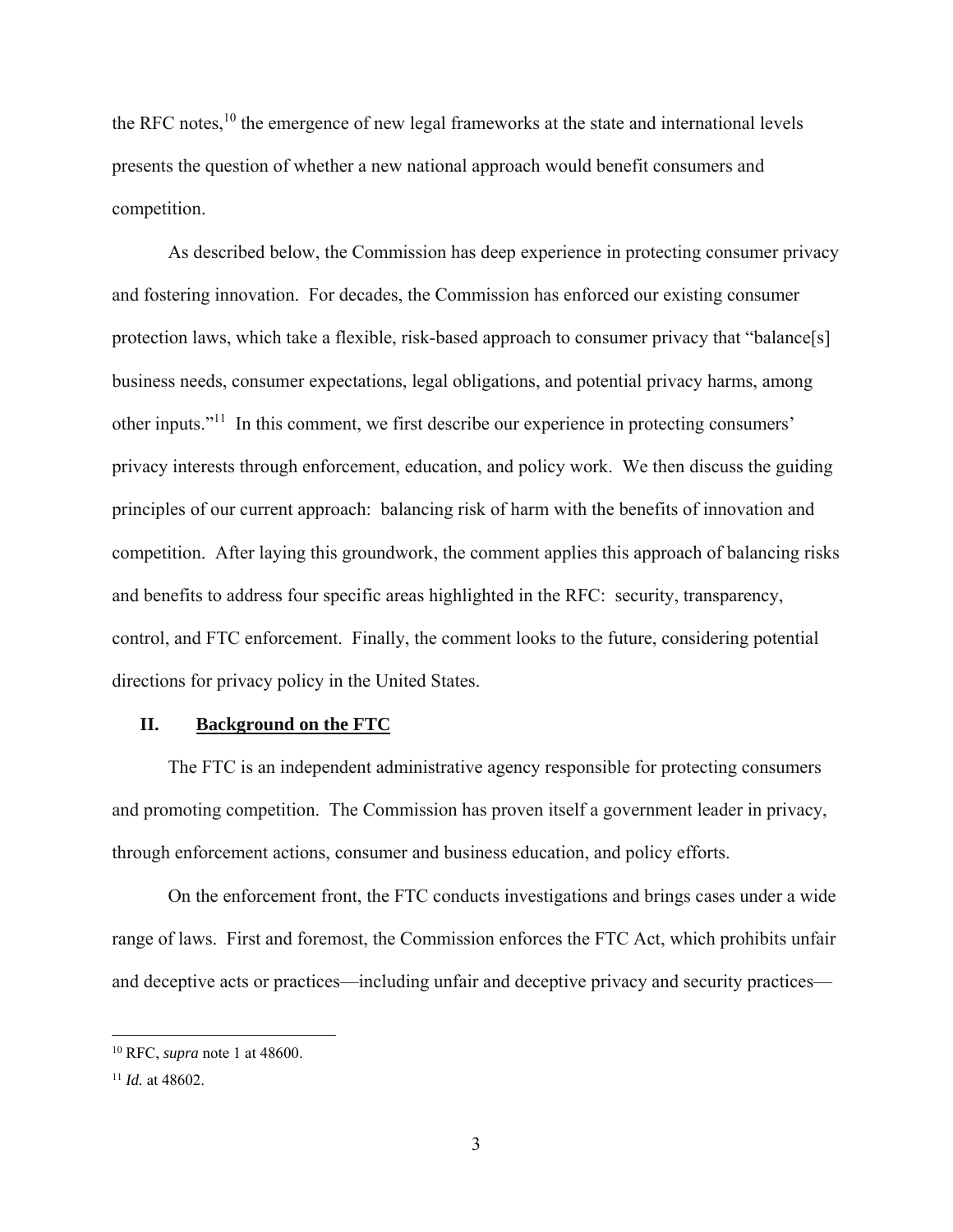("TSR"),<sup>17</sup> CAN-SPAM Rule,<sup>18</sup> and the Fair Debt Collection Practices Act ("FDCPA").<sup>19</sup> in or affecting commerce.12 The FTC enforces specific statutes that protect a host of consumer data, including certain health information (via the Health Breach Notification Rule),  $^{13}$  credit information (through the Fair Credit Reporting Act ("FCRA")), $^{14}$  financial data (as described in the privacy and security rules implementing the Gramm-Leach-Bliley ("GLB") Act),  $^{15}$  and children's information (as defined in the Children's Online Privacy Protection Act ("COPPA")).<sup>16</sup> The Commission also enforces laws that protect consumers from certain intrusions, such as unwanted phone calls or emails, including the Telemarketing Sales Rule

 $\overline{a}$ 

14 15 U.S.C. § 1681 *et seq*.

15 15 U.S.C. § 6801 *et seq*.; Privacy of Consumer Financial Information, 16 C.F.R. Part 313 ("GLB Privacy Rule"); Standards for Safeguarding Customer Information, 16 C.F.R. Part 314 ("GLB Safeguards Rule").

16 15 U.S.C. § 6501 *et seq*. and Children's Online Privacy Protection Rule, 16 C.F.R. Part 312 ("COPPA Rule").

<sup>17</sup> Telemarketing Sales Rule, 16 C.F.R. Part 310, implementing Telemarketing and Consumer Fraud and Abuse Prevention Act, 15 U.S.C. § 6101 *et seq*.

<sup>18</sup> CAN-SPAM Rule, 16 C.F.R. Part 316, implementing Controlling the Assault of Non-Solicited Pornography and Marketing Act ("CAN-SPAM") of 2003, 15 U.S.C. § 7701 *et seq*.

19 15 U.S.C. § 1692 *et seq*.

 $12$  15 U.S.C. § 45(a). The FTC's unfairness cases have challenged privacy and security practices that cause or are likely to cause substantial harm to consumers. *See, e.g.*, Aaron's, Inc., No. C-442 (F.T.C. Mar. 10, 2014), https://www ftc.gov/system/files/documents/cases/140311aaronscmpt.pdf (Complaint); FTC v. Ruby Corp. No. 1:16-cv-02438 (D.D.C. Dec. 14, 2016),

 businesses present otherwise beneficial products and services in a deceptive manner, consumers lose the opportunity to make informed choices and may be injured. *See, e.g.*, Practice Fusion, Inc., No. C-4591 (F.T.C. Aug. 15, 2016), https://www ftc.gov/system/files/documents/cases/161214ashleymadisoncmplt1.pdf (Complaint). And, when https://www ftc.gov/system/files/documents/cases/160816practicefusioncmpt.pdf (Complaint) (alleging that the company deceived consumers about why it was collecting potentially sensitive healthcare information); FTC v. Vizio, Inc., No. 2:17-cv-00758 (D.N.J. Feb. 6, 2017),

 Vizio's TVs collected and used consumer viewing information). 13 16 C.F.R. Part 318*.*  https://www ftc.gov/system/files/documents/cases/170206\_vizio\_2017.02.06\_complaint.pdf (Complaint) (Smart TV manufacturer Vizio offered consumers an innovative TV, but allegedly misled consumers about the extent to which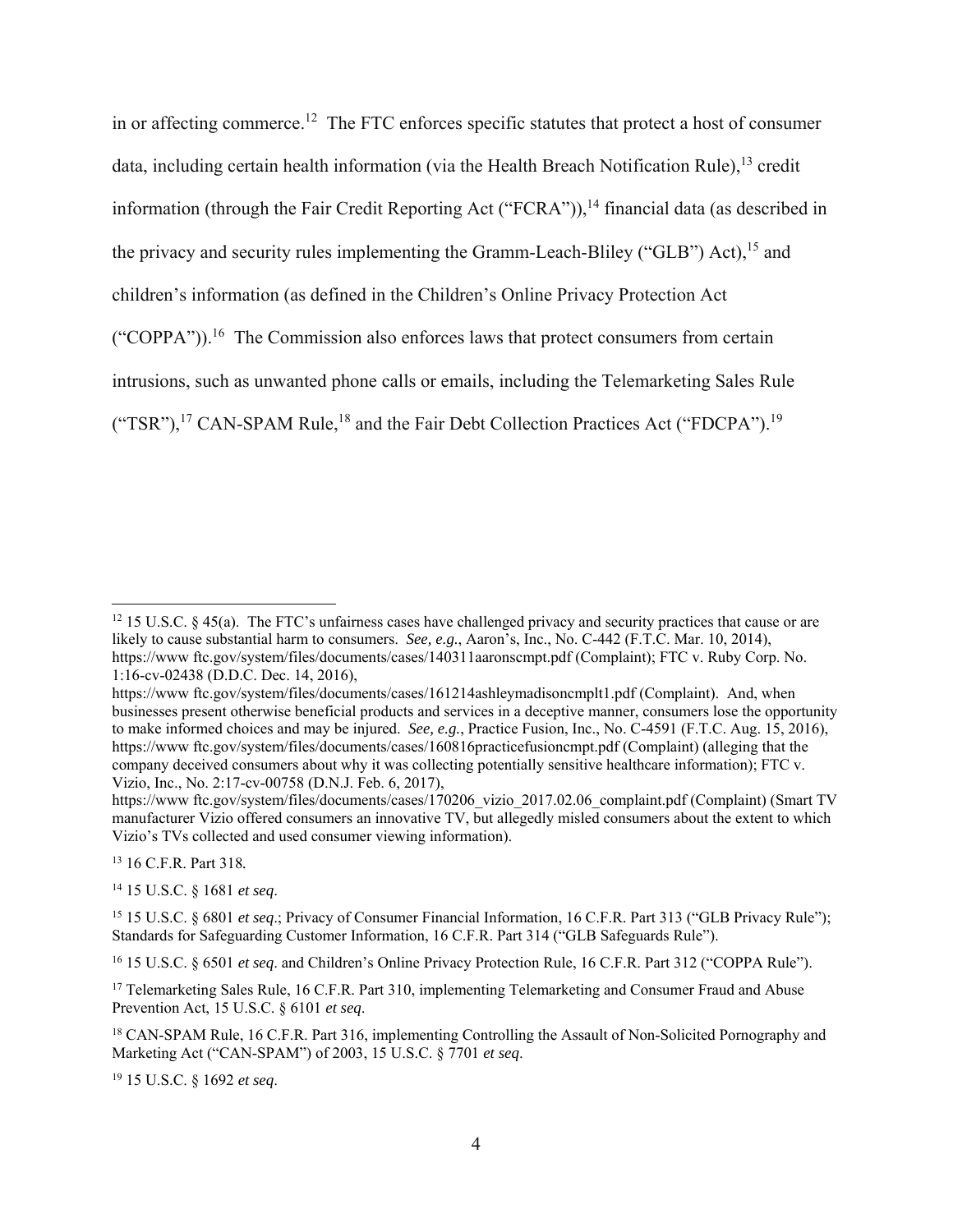The FTC has brought hundreds of cases protecting the privacy and security of consumer

information—both on and offline—held by companies large and small.<sup>20</sup> FTC enforcement

actions have addressed a variety of illegal privacy and security practices, such as:

- collecting information from children online without parental consent; $^{21}$
- video, or other personal information; $^{22}$ deceiving consumers about collection, use, and/or disclosure of their financial, health,
- making false promises about compliance with the EU-U.S. Privacy Shield (and the predecessor U.S.-EU Safe Harbor):<sup>23</sup>
- $\bullet$  deceptively tracking consumers online;<sup>24</sup>

 $\overline{a}$ 

 $\bullet$  disclosing highly sensitive, private consumer data to unauthorized third parties;<sup>25</sup>

<sup>22</sup>*See, e.g.*, PayPal, Inc., No. C-4651 (F.T.C. May 23, 2018),

23 Decusoft, LLC, No. C-4630 (F.T.C. Nov. 20, 2017),

https://www.ftc.gov/system/files/documents/cases/1723173\_c4630\_decusoft\_decision\_and\_order\_11-29-17.pdf (Decision and Order); Tru, Comm., Inc., No. C-4628 (F.T.C. Nov. 20, 2017),

https://www.ftc.gov/system/files/documents/cases/1723171\_c4628\_tru\_communication\_decision\_and\_order\_11-29-17.pdf (Decision and Order); Md7, LLC, No. C-4629 (F.T.C. Nov. 20, 2017),

https://www.ftc.gov/system/files/documents/cases/1723172\_c4629\_md7\_decision\_and\_order\_11-29-17.pdf (Decision and Order); ReadyTech Corp., No. 1823100 (F.T.C. July 2, 2018),

<sup>20</sup> Letter from Edith Ramirez, Chairwoman, Fed Trade Comm'n, to Věra Jourová, Commissioner for Justice, Consumers, and Gender Equality, European Commission, at 3 (Feb. 23, 2016), https://www.ftc.gov/public-

statements/2016/02/letter-chairwoman-edith-ramirez-vera-jourova-commissioner-justice.<br><sup>21</sup> United States v. VTech Elec. Ltd., No. 1:18-cv-114 (N.D. III. Jan. 8, 2018), https://www ftc.gov/system/files/documents/cases/vtech\_file\_stamped\_stip\_order\_1-8-18.pdf (Stipulated Order).

 18.pdf (Decision and Order); Practice Fusion, Inc., No. C-4591 (F.T.C. Aug. 15, 2016), https://www.ftc.gov/system/files/documents/cases/1623102-c4651\_paypal\_venmo\_decision\_and\_order\_final\_5-24-

https://www ftc.gov/system/files/documents/cases/160816practicefusiondo.pdf (Decision and Order); FTC v. Vizio, No. 2:17-cv-00758 (D.N.J. Feb. 6, 2017),

https://www ftc.gov/system/files/documents/cases/170206\_vizio\_stipulated\_proposed\_order.pdf (Stipulated Order); Snapchat, Inc., No. C-4501 (F.T.C. Dec. 23, 2014),

https://www ftc.gov/system/files/documents/cases/141231snapchatdo.pdf (Decision and Order); *see generally* Fed. Trade Comm'n, Privacy and Security Cases, https://www ftc.gov/datasecurity (last visited Nov. 5, 2018).

https://www.ftc.gov/system/files/documents/cases/1823100\_readytech\_corp\_decision\_and\_order\_7-2-18.pdf (Decision and Order).

<sup>24</sup> *See, e.g.*, Compete, Inc., No. C-4384 (F.T.C. Feb. 20, 2013), https://www ftc.gov/enforcement/casesproceedings/102-3116/compete-inc (Decision and Order); Upromise, Inc., No. C-4351 (F.T.C. Mar. 27, 2012), https://www ftc.gov/enforcement/cases-proceedings/102-3116/upromise-inc (Decision and Order); Sears Holding Mgt. Corp., No. C-4264 (F.T.C. Aug. 31, 2009), https://www ftc.gov/enforcement/cases-proceedings/082- 3099/sears-holdings-management-corporation-corporation-matter (Decision and Order).

<sup>25</sup>*See, e.g.*, FTC v. Accusearch, Inc., 570 F.3d 1187, 1195 (10th Cir. 2009).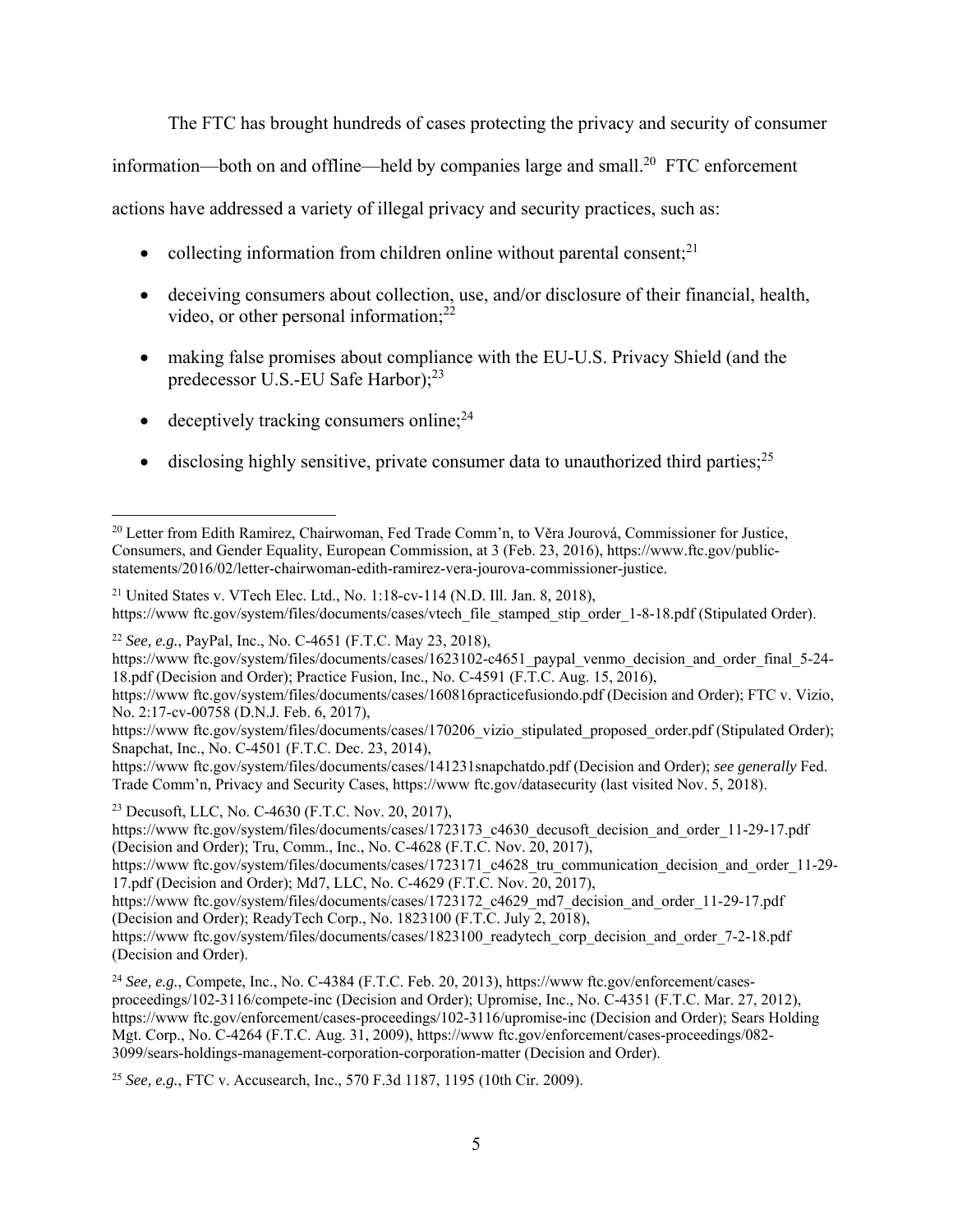- publicly posting private data online without consumers' knowledge or consent; $^{26}$
- installing spyware or other malware on consumers' computers; $27$
- information;<sup>28</sup> • failing to provide reasonable security for consumer data, including children's
- spamming and defrauding consumers;<sup>29</sup>
- collection;<sup>30</sup> making harassing calls about phantom debt and leaving threatening voicemails about debt
- failing to comply with legal requirements when generating automated data used to deny housing to applicants;<sup>31</sup> and
- violating Do Not Call and other telemarketing rules. $32$

These enforcement actions send an important message: the FTC holds companies accountable

for their information practices.

 $\overline{a}$ 

 <sup>28</sup>*See, e.g.*, Accretive Health, Inc., No. C-4432 (F.T.C. Feb. 24, 2014), https://www ftc.gov/system/files/documents/cases/140224accretivehealthdo.pdf (Decision and Order); FTC v. Neovi Inc., 604 F.3d 1150 (9th Cir. 2010); *see generally* FTC Privacy and Security Cases, *supra* note 22.

<sup>29</sup>*See, e.g.*, CPATank, Inc., No. 1:14-cv-01239 (N.D. Ill. Feb. 25, 2014),

 INC21.com Corp., 688 F. Supp. 2d 927 (N.D. Cal. 2010), *aff'd*, 475 Fed. Appx. 106 (9th Cir. 2012); *see generally*  https://www ftc.gov/system/files/documents/cases/140228cpatankorder.pdf (Stipulated Final Judgment); FTC v. Fed. Trade Comm'n, Online Advertising and Marketing, https://www ftc.gov/tips-advice/businesscenter/advertising-and-marketing/online-advertising-and-marketing (last visited Nov. 5, 2018).

 $30$  FTC v. Global Processing Solutions, LLC, No. 1:17-cv-04192-MHC (N.D. Ga. July 17, 2018), https://www ftc.gov/system/files/documents/cases/advanced\_mediation\_group\_stip\_order\_re\_snow\_redacted.pdf (Stipulated Order).

31 RealPage, Inc., No. 3:18-cv-02737-N (N.D. Tex. Oct. 16, 2018), https://www.ftc.gov/system/files/documents/cases/152\_3059\_realpage\_inc\_stipulated\_order\_10-16-18.pdf (Stipulated Order).

<sup>32</sup>*See, e.g.*, FTC. v. Christiano, No. SA CV 18-0936, (C.D. Cal. May 31, 2018) https://www ftc.gov/system/files/documents/cases/netdotsolutions\_complaint.pdf (Complaint); Credit Protection Ass'n, No. 3:16-cv-01255-D (N.D. Tex. May 9, 2016),

 Nationwide, Inc., 767 F.3d 611 (6th Cir. 2014). https://www ftc.gov/system/files/documents/cases/160509cpaorder.pdf (Stipulated Final Order); FTC v. E.M.A.

<sup>26</sup>*See, e.g.*, Jerk, LLC, No. 9361 (F.T.C. Apr. 2, 2014),

https://www ftc.gov/system/files/documents/cases/140407jerkpart3cmpt.pdf (Complaint); Craig Brittain, No. C-4564 (F.T.C. Dec. 28, 2015), https://www.ftc.gov/system/files/documents/cases/160108craigbrittaindo.pdf (Decision and Order).

 resources/identity-theft-and-data-security/spyware-and-malware (last visited Nov. 5, 2018). 27 *See generally*, Fed. Trade Comm'n, Spyware and Malware, https://www.ftc.gov/news-events/media-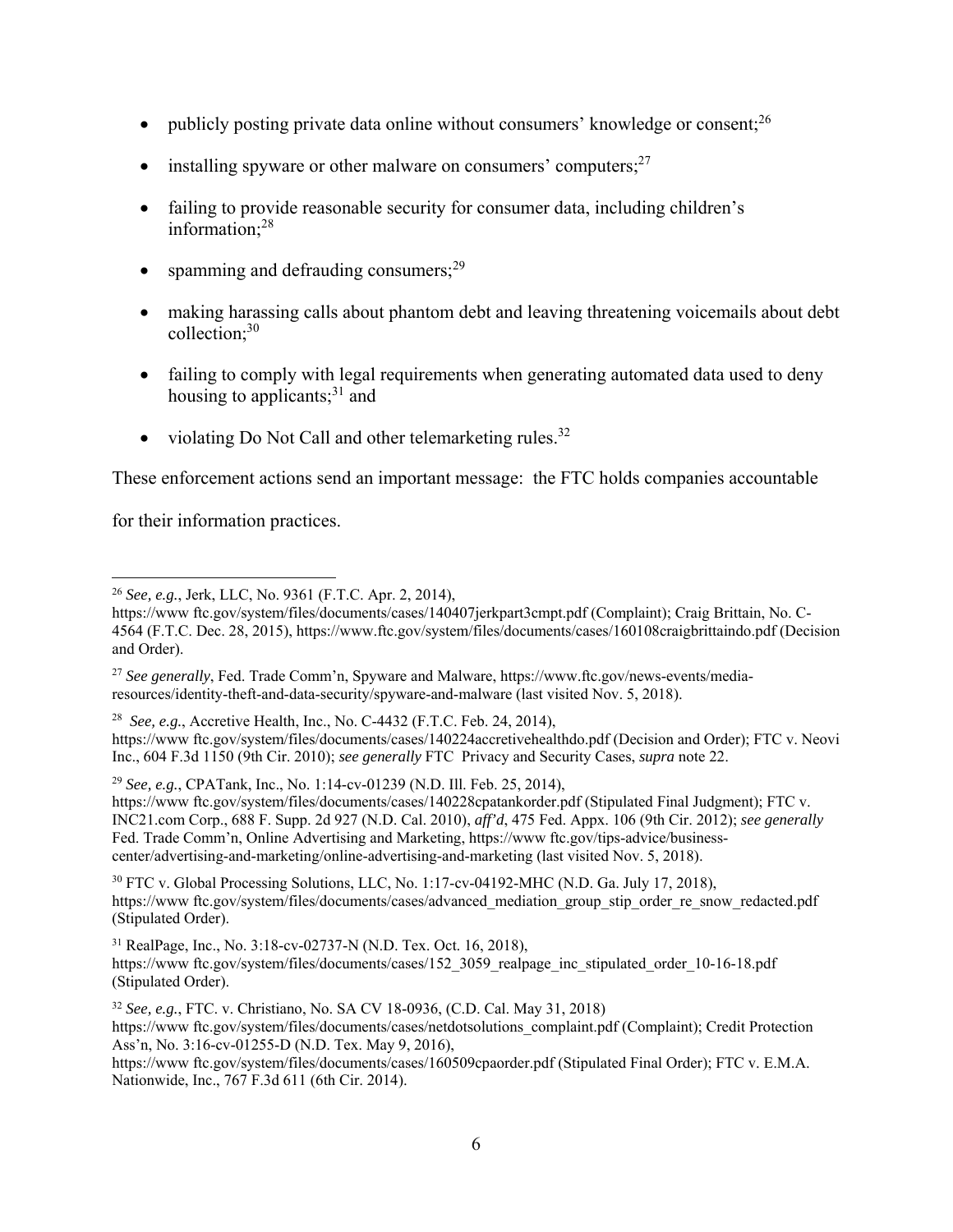genetic information.<sup>37</sup> The FTC also engages in consumer and business education to increase the impact of its enforcement actions. The FTC uses a variety of tools—such as blogging, distributing educational materials, and connecting through social media—to educate consumers and businesses on a wide range of topics. Recent topics have included information security,<sup>33</sup> credit freezes,<sup>34</sup> mobile apps and health data,<sup>35</sup> geolocation and children's privacy,<sup>36</sup> and the privacy of

Finally, the FTC has undertaken numerous policy initiatives designed to promote the privacy and security of consumer data. Workshops have delved into technology-specific topics, such as connected cars,  $38$  education technology,  $39$  drones,  $40$  and smart TVs.  $41$  The Commission has issued reports that address timely issues, such as facial recognition technology,<sup>42</sup> the data

<sup>33</sup> Fed. Trade Comm'n, Cybersecurity for Small Business, FTC Business Center, https://www.ftc.gov/tipsadvice/business-center/small-businesses/cybersecurity (last visited Nov. 5, 2018); Thomas B. Pahl, Stick With Security, FTC Business Blog (Sept. 22, 2017, 11:32 AM), https://www.ftc.gov/news-events/blogs/businessblog/2017/09/stick-security-put-procedures-place-keep-your-security.

 visited Nov. 5, 2018). 34 Fed. Trade Comm'n, Credit Freeze FAQs, https://www.consumer ftc.gov/articles/0497-credit-freeze-faqs (last

<sup>&</sup>lt;sup>35</sup> Fed. Trade Comm'n, Mobile Health Apps Interactive Tool (Apr. 2016), https://www ftc.gov/tips-advice/businesscenter/guidance/mobile-health-apps-interactive-tool.

<sup>36</sup> Press Release, Fed. Trade Comm'n, FTC Warns Gator Group, Tinitell that Online Services Might Violate COPPA, Apr. 27, 2018, https://www.ftc.gov/news-events/press-releases/2018/04/ftc-warns-gator-group-tinitellonline-services-might-violate.

<sup>37</sup> Lesley Fair, DNA Test Kits: Consider the Privacy Implications, FTC Consumer Information Blog, Dec. 12, 2017, ttps://www.consumer ftc.gov/blog/2017/12/dna-test-kits-consider-privacy-implications.

<sup>38</sup> Event Announcement, Connected Cars: Privacy, Security Issues Related to Connected, Automated Vehicles, Fed. Trade Comm'n (June 28, 2017), https://www ftc.gov/news-events/events-calendar/2017/06/connected-cars-privacysecurity-issues-related-connected.

<sup>&</sup>lt;sup>39</sup> Event Announcement, Student Privacy and Ed. Tech., Fed. Trade Comm'n (Dec. 1, 2017), https://www.ftc.gov/news-events/events-calendar/2017/12/student-privacy-ed-tech.

<sup>40</sup> Event Announcement, Fall Technology Series: Drones, Fed. Trade Comm'n (Oct. 13, 2016), https://www.ftc.gov/news-events/events-calendar/2016/10/fall-technology-series-drones.

<sup>41</sup> Event Announcement, Fall Technology Series: Smart TV, Fed. Trade Comm'n (Dec. 7, 2016), https://www.ftc.gov/news-events/events-calendar/2016/12/fall-technology-series-smart-tv.

<sup>42</sup> FED. TRADE COMM'N, FACING FACTS: BEST PRACTICES FOR COMMON USES OF FACIAL RECOGNITION TECHNOLOGIES (Oct. 2012), https://www ftc.gov/sites/default/files/documents/reports/facing-facts-best-practicescommon-uses-facial-recognition-technologies/121022facialtechrpt.pdf.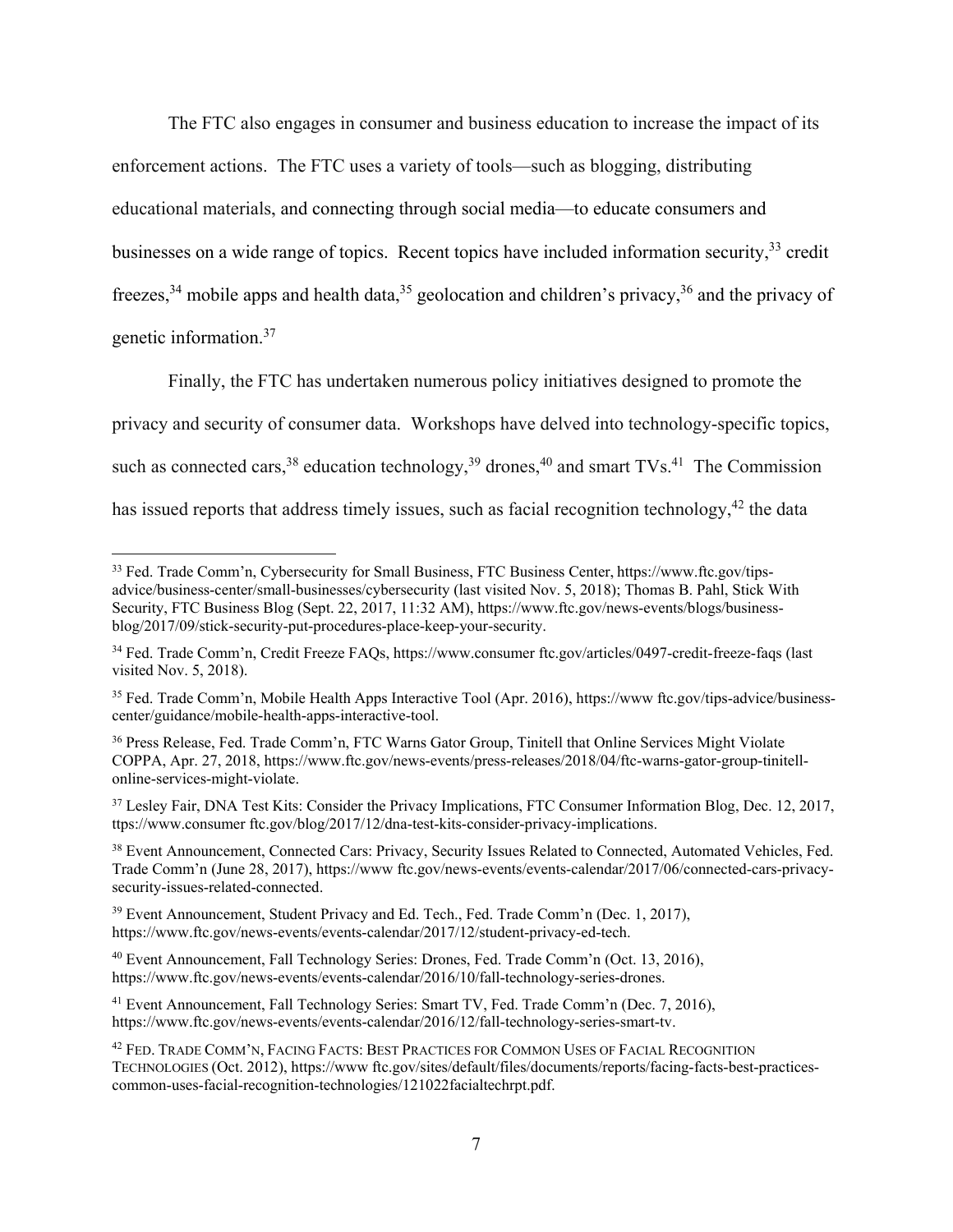broker industry,<sup>43</sup> and the privacy and security implications of the Internet of Things.<sup>44</sup>

Currently, the Commission is holding a series of Hearings on Competition and Consumer

Protection in the 21<sup>st</sup> Century, which will include hearings focused specifically on privacy and

data security.<sup>45</sup>

# **III. Guiding Principles**

The FTC supports a balanced approach to privacy that weighs the risks of data misuse

with the benefits of data to innovation and competition. Striking this balance correctly is

essential to protecting consumers and promoting competition and innovation, both within the

U.S. and globally. The FTC has brought cases under various statutes addressing privacy-related

harms that fall into at least four categories:

- among other things.<sup>46</sup> **Financial Injury:** Financial injury can manifest in a variety of ways: fraudulent charges, delayed benefits, expended time, opportunity costs, fraud, and identity theft,
- **Physical Injury:** Physical injuries include risks to individuals' health or safety, including the risks of stalking and harassment.<sup>47</sup> Physical safety concerns also helped to drive Congress's enactment of COPPA in 1998.<sup>48</sup>

 <sup>44</sup>*See, e.g.*, FED. TRADE COMM'N, INTERNET OF THINGS: PRIVACY AND SECURITY IN A CONNECTED WORLD (Jan. of Things: Privacy and Security in a Connected World, Fed. Trade Comm'n (Nov. 19, 2013), 2015), https://www ftc.gov/system/files/documents/reports/federal-trade-commission-staff-report-november-2013 workshop-entitled-internet-things-privacy/150127iotrpt.pdf (Staff Report); *see also* Event Announcement, Internet https://www.ftc.gov/news-events/events-calendar/2013/11/internet-things-privacy-security-connected-world.

 $\overline{a}$ <sup>43</sup> FED. TRADE COMM'N, DATA BROKERS: A CALL FOR TRANSPARENCY AND ACCOUNTABILITY (May 2014), https://www ftc.gov/system/files/documents/reports/data-brokers-call-transparency-accountability-report-federaltrade-commission-may-2014/140527databrokerreport.pdf.

<sup>45</sup> Press Release on FTC Hearings, *supra* note 2.

<sup>46</sup>*See, e.g.*, TaxSlayer, LLC, No. C-4626 (F.T.C. Oct. 20, 2017),

https://www.ftc.gov/system/files/documents/cases/1623063\_c4626\_taxslayer\_complaint.pdf (Complaint) (alleging delayed benefits, expended time, risk of identity theft).

<sup>47</sup>*See* FTC v. Accusearch, Inc., No. 06-CV-0105 (D. Wyo. May 3, 2006),

 (alleging that telephone records pretexting endangered consumers' health and safety); FTC v. EMP Media, Inc., No. 2:18-cv-00035 (D. Nev. Jan. 9, 2018) https://www.ftc.gov/sites/default/files/documents/cases/2006/05/060501accusearchcomplaint.pdf (Complaint)

https://www.ftc.gov/system/files/documents/cases/1623052\_myex\_complaint\_1-9-18.pdf (Complaint) (alleging revenge porn website led to threats and harassment against individuals depicted).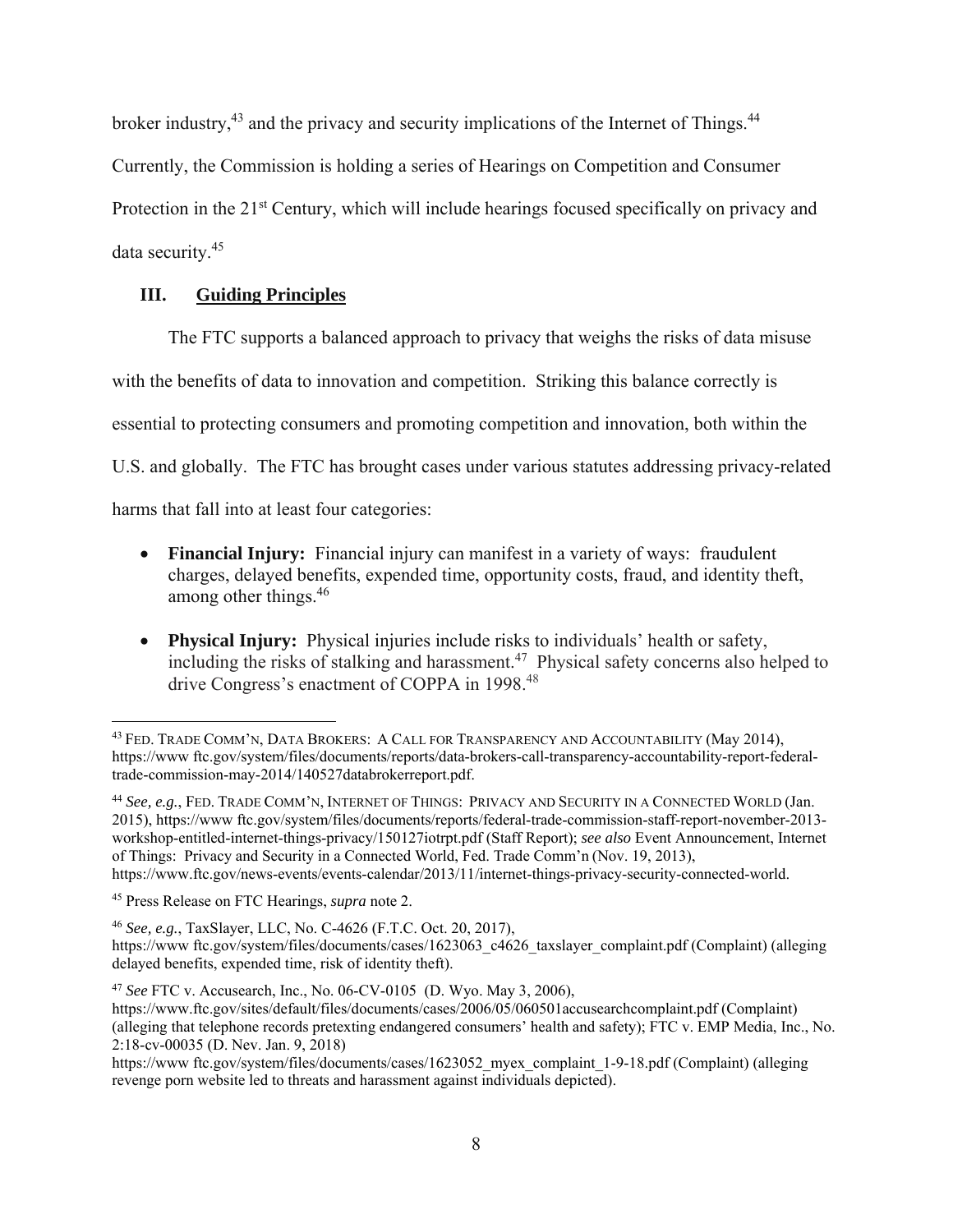- (among other harms) that can result from disclosure of private data. $52$  **Reputational Injury:** Reputational injury involves disclosure of private facts about an individual that damages the individual's reputation. Tort law recognizes reputational injury.49 The FTC has brought cases involving this type of injury, for example, in a case involving public disclosure of individuals' Prozac use<sup>50</sup> and public disclosure of individuals' membership on an infidelity-promoting website.<sup>51</sup> Participants in the FTC's December 2017 workshop on informational injury elaborated on the reputational injury
- **Unwanted Intrusion:** Unwanted intrusions involve two categories. The first includes activities that intrude on the sanctity of people's homes and their intimate lives. The FTC's cases involving a revenge porn website, an adult-dating website, and companies spying on people in their bedrooms through remotely-activated webcams fall into this category.<sup>53</sup> The second category involves unwanted commercial intrusions, such as telemarketing, spam, and harassing debt collection calls. As noted above, the FTC enforces laws addressing each of these categories of harm.

In addition to considering the risks identified above, any approach to privacy must also

consider how consumer data fuels innovation and competition. The digital economy has

benefitted consumers in many ways, saving individuals' time and money, creating new

opportunities, and conferring broad social and environmental benefits. For example, recent

innovations have enabled:

 $\overline{a}$ 

where the defendant's conduct is highly offensive to a reasonable person. Restat. 2d of Torts, § 652D (1977). <sup>49</sup> Under the tort of public disclosure of private facts (or publicity given to private life), a plaintiff may recover

50 Eli Lilly and Co., No. 4047 (F.T.C. May 8, 2002), https://www ftc.gov/sites/default/files/documents/cases/2002/05/elilillydo htm (Decision and Order).

51 FTC v. Ruby Corp., No. 1:16-cv-02438 (D.D.C. Dec. 14, 2016), https://www ftc.gov/system/files/documents/cases/161214ashleymadisoncmplt1.pdf (Complaint).

52 Transcript, Informational Injury Workshop, Fed. Trade Comm'n (Dec. 12, 2017),

 HIV status); FTC INFORMATIONAL INJURY WORKSHOP: BE AND BCP STAFF PERSPECTIVE, FED. TRADE COMM'N https://www.ftc.gov/system/files/documents/public\_events/1256463/informational\_injury\_workshop\_transcript\_wit h\_index\_12-2017.pdf (citing "doxing," the practice of deliberately releasing private information to encourage harassment, and relaying information about shaming, harassment, and discrimination after disclosure of individuals' (Oct. 2018), https://www ftc.gov/system/files/documents/reports/ftc-informational-injury-workshop-be-bcp-staffperspective/informational\_injury\_workshop\_staff\_report\_-\_oct\_2018\_0.pdf.

<sup>48</sup>*See* COPPA Legislative History, 105th Congress, 2nd Session, Vol. 144 (Oct. 21, 1998), https://www.congress.gov/congressional-record/1998/10/21/senate-section/article/S12741-4.

 events/press-releases/2012/09/ftc-halts-computer-spying. *See also* Aaron's, Inc., No. C-442 (F.T.C. Mar. 10, 2014), 53 *See* Press Release, FTC Halts Computer Spying, Fed. Trade Comm'n, Sept. 25, 2012, https://www ftc.gov/newshttps://www ftc.gov/system/files/documents/cases/140311aaronsdo.pdf (Decision and Order) (similar case involving similar software).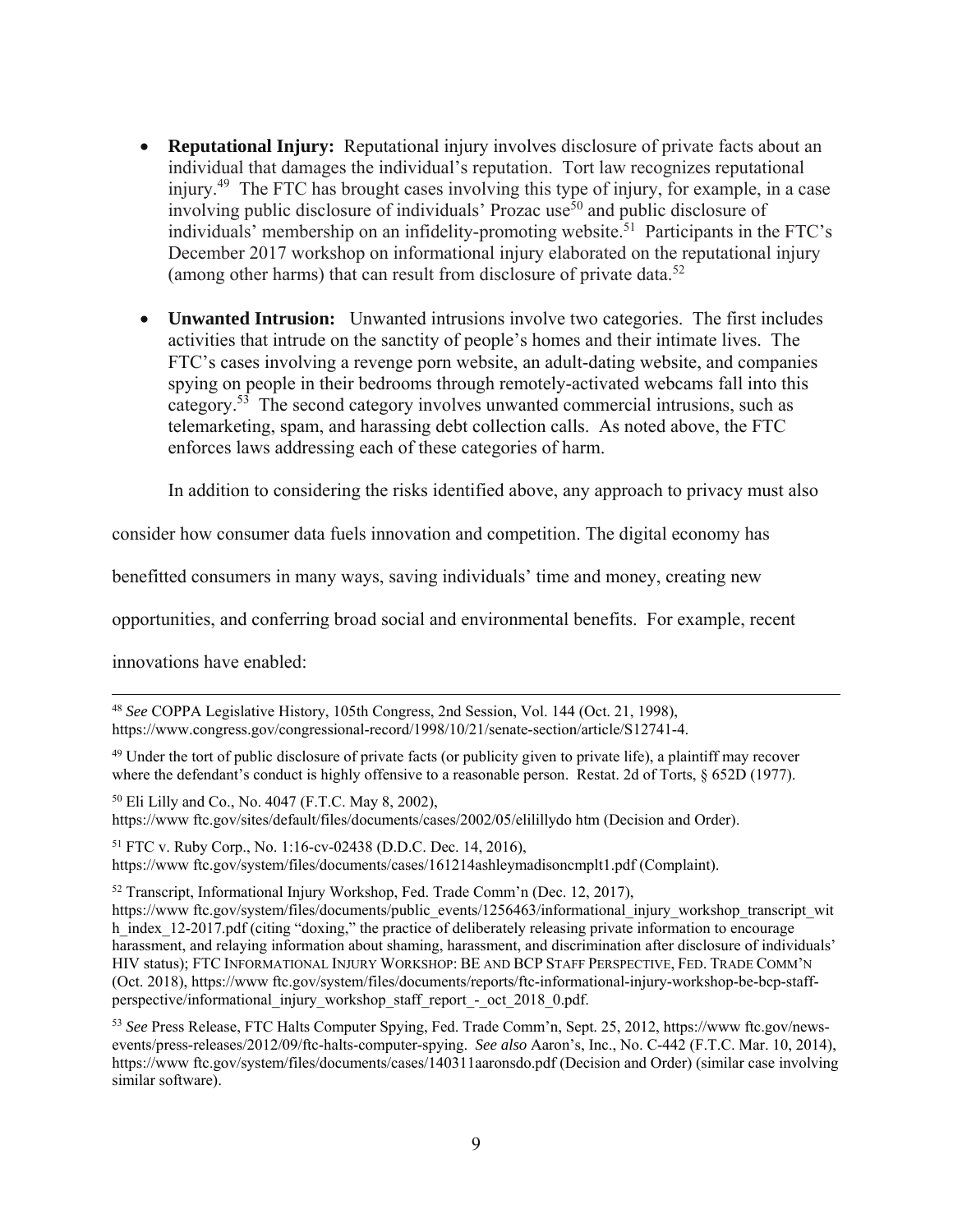- Better predictions about and planning for severe weather events, including updated flood warnings, real-time evacuation routes, and improved emergency responses and measures, that can allow people to plan for and avoid dangerous conditions.54
- Improved consumer fraud detection in the financial and banking sector, as institutions can obtain insights into consumers' purchasing and behavior patterns that will allow them to proactively identify and immediately stop fraudulent transactions when they are discovered. 55
- Free or substantially discounted services, including free communications technologies (email, VoIP, etc.), inexpensive and widely available financial products, and low-cost entertainment.
- Safer, more comfortable homes, as IoT devices detect flooding in basements, monitor energy use, identify maintenance issues, and remotely control devices such as lights and ovens.<sup>56</sup>
- Better health and wellness, as a variety of diagnostics, screening apps, and wearables enable richer health inputs, remote diagnosis by medical professionals, and virtual consultations.57
- More convenient shopping, as retail stores track both sales and inventory in real-time via shopping data to optimize product inventory in each store.<sup>58</sup>

<sup>-</sup><sup>54</sup>*See, e.g.*, Ali McConnon, *AI Helps Cities Predict Natural Disasters*, WALL ST. J., June 26, 2018, https://www.wsj.com/articles/ai-helps-cities-predict-natural-disasters-1530065100; *New Research Leverages Big Data to Predict Severe Weather*, SCIENCE DAILY, June 21, 2017, https://www.sciencedaily.com/releases/2017/06/ 170621145133.htm; Mark Puleo, *Esri Mapping, Waze Partner to Aid Emergency Responders, Residents Navigate amid Hurricane Florence*, ACCUWEATHER, Sept. 14, 2018, https://www.accuweather.com/en/weather-news/esrimapping-waze-partner-to-aid-emergency-responders-residents-navigate-amid-hurricane-florence/70006063.

<sup>55</sup>*See* Mark Labbe, *Credit Card Giants Step Up AI Fraud Detection*, TECHTARGET, Sept. 20, 2018, https://searchenterpriseai.techtarget.com/news/252449044/Credit-card-giants-step-up-AI-fraud-detection; *MIT Researchers Use Machine Learning for Credit Card Fraud Detection*, INNOVATION ENTERPRISE CHANNEL, Sept. 24, 2018, https://channels.theinnovationenterprise.com/articles/mit-researchers-use-machine-learning-for-credit-cardfraud-detection.

 <sup>56</sup>*See generally* INTERNET OF THINGS: PRIVACY AND SECURITY IN A CONNECTED WORLD, *supra* note 44 at 8-9; *A Smarter World: How AI, The IoT And 5G Will Make All The Difference*, FORBES, Sept. 21, 2018, https://www forbes.com/sites/intelai/2018/09/21/a-smarter-world-how-ai-the-iot-and-5g-will-make-all-thedifference/.

 privacy risks that collecting health data on . . . wearable devices could pose, the number of U.S. consumers tracking their health data with wearables has more than doubled since 2013 . . . ." Fred Donovan, *Despite Patient Privacy*  57 Peter H. Diamandis, *Three Huge Ways Tech Is Overhauling Healthcare*, SINGULARITY HUB, July 6, 2018, https://singularityhub.com/2018/07/06/three-huge-ways-tech-is-overhauling-healthcare/. Indeed, "[d]espite patient *Risks, More People Use Wearables for Health*, HEALTH IT SECURITY, Oct. 1, 2018, https://healthitsecurity.com/ news/despite-patient-privacy-risks-more-people-use-wearables-for-health.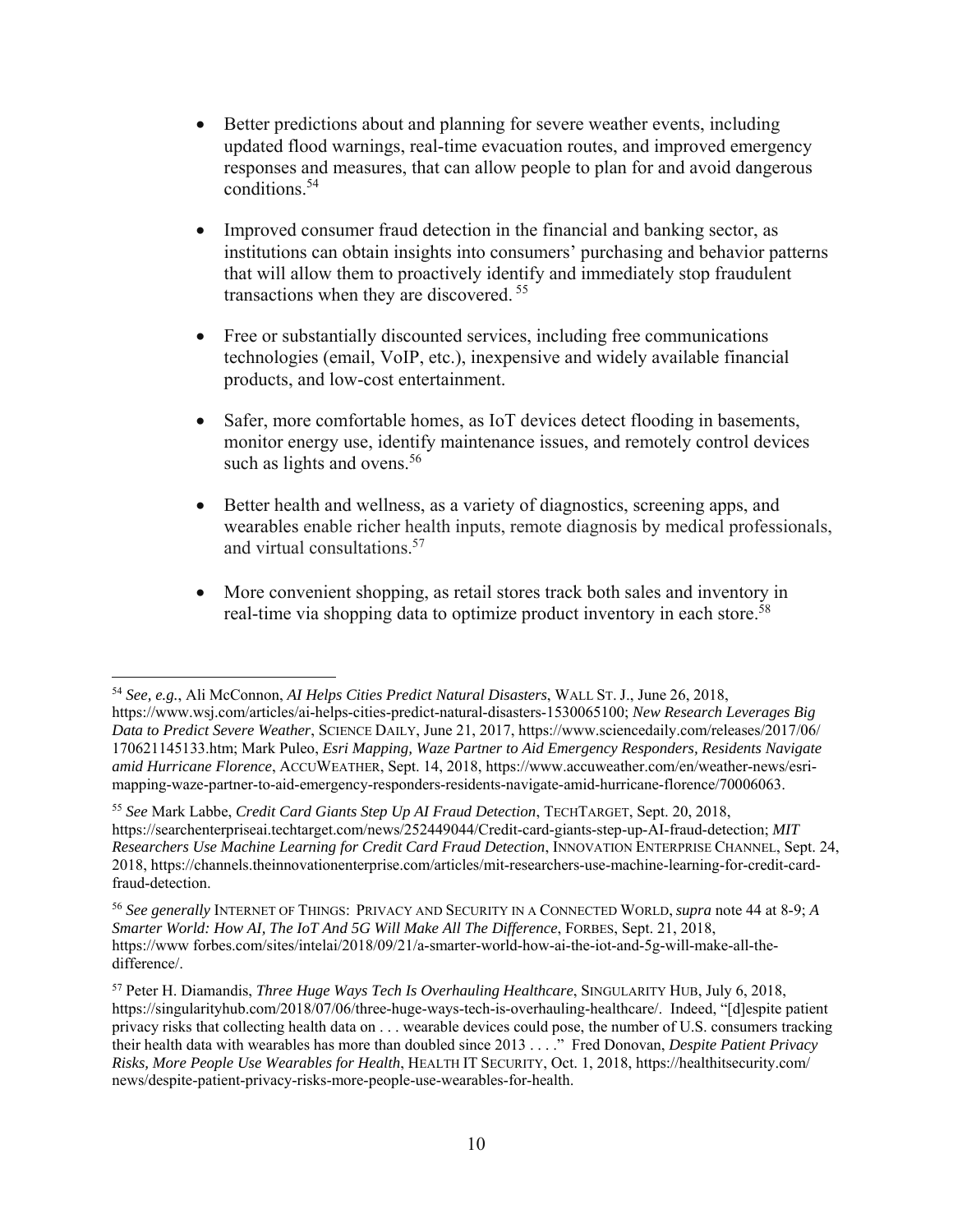- More relevant online experiences, as retailers provide customized offers and video services recommend new shows.
- Easier-to-find parking, as cities deploy smart sensors to provide residents with real-time data about available parking spots.59
- Increased connectivity, as consumers can get immediate answers to questions by asking their digital voice assistants and can remotely operate devices, such as lights and door locks, with a voice command or single touch on a phone.<sup>60</sup>

Privacy standards that give short shrift to the benefits of data-driven practices may negatively

affect innovation and competition. Moreover, regulation can unreasonably impede market entry

or expansion by existing companies; the benefits of privacy regulation should be weighed against

these potential costs to competition.<sup>61</sup>

 $\overline{a}$ 

The FTC is uniquely situated to balance consumers' interests in privacy, innovation, and

competition for four reasons. First, a risk-based approach is in the FTC's institutional DNA.

The FTC Act prohibits unfair or deceptive acts or practices; Congress defined "unfair" acts or

practices as those in which consumer harm outweighs the benefits.<sup>62</sup> In other words, according

<sup>58</sup>*See* Bernard Marr, *The Brilliant Ways Kimberly-Clark Uses Big Data, IoT & Artificial Intelligence To Boost Performance*, FORBES, July 13, 2018, https://www.forbes.com/sites/bernardmarr/2018/07/13/the-brilliant-wayskimberly-clark-uses-big-data-iot-artificial-intelligence-to-boost-performance/#23eda32c36d7.

<sup>59</sup>*See* Teena Maddox, *Big Data Takes a Big Leap in Kansas City with Smart Sensor Info on Parking and Traffic*, TECH REPUBLIC, Apr. 20, 2017, https://www.techrepublic.com/article/big-data-takes-a-big-leap-in-kansas-city-withsmart-sensor-info-on-parking-and-traffic/.

 60 Forbes Agency Council, *How Voice Technology Is Changing The Way We Work*, FORBES, July 27, 2018, *Use*, HARV. BUS. REV., July 19, 2018, https://hbr.org/2018/07/the-productivity-booster-you-have-in-your-pockethttps://www forbes.com/sites/forbesagencycouncil/2018/07/27/how-voice-technology-is-changing-the-way-wework/#3d4894bc4a4d; Marc Zao-Sanders, *The Productivity Booster You Have in Your Pocket, But Probably Don't*  but-probably-dont-use.

<sup>&</sup>lt;sup>61</sup> Consider, for example, a small outdoor equipment company trying to expand its customer base. Under current law, the company can use targeted ads to reach consumers who have browsed online for hiking equipment or national park passes. Without the ability to serve these data-driven ads, it would be difficult for the company to insert itself into a market dominated by large, well-entrenched players. The resulting lack of competition could hurt consumers, giving them fewer and more expensive choices.

 $62$  Fed. Trade Comm'n, Commission Statement of Policy on the Scope of the Consumer Unfairness Jurisdiction, 104 F.T.C. 1070, 1071 (1984) (*appended to* Int'l Harvester Co., 104 F.T.C. 949 (1984)); Section 15 U.S.C. § 45(n) ("The Commission shall have no authority . . . to declare unlawful an act or practice on the grounds that such act or practice is unfair unless the act or practice causes or is likely to cause substantial injury to consumers which is not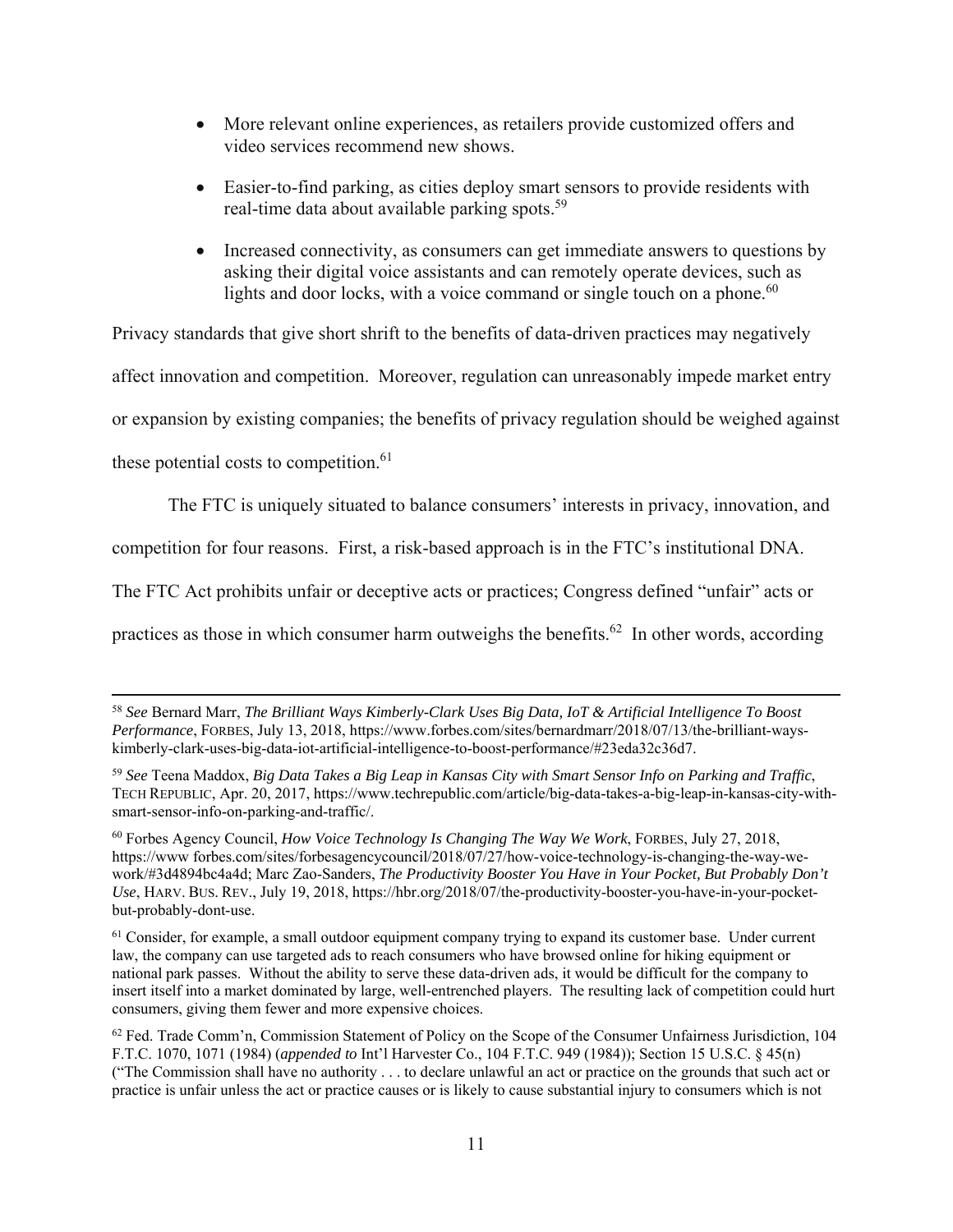competition and consumer protection jurisdiction. Thanks to this dual expertise, the FTC has a privacy by issuing the COPPA Rule,<sup>64</sup> the GLB Privacy Rule,<sup>65</sup> and the GLB Safeguards Rule.<sup>66</sup> to the FTC's enabling statute, the FTC is *required* to perform a cost-benefit analysis before finding a practice is unfair.<sup>63</sup> Second, the FTC is the only U.S. federal agency with both rich understanding of the benefits and costs to consumers of restricting commercial data flows. Third, the Commission has demonstrated its ability to conduct rulemaking to safeguard consumer privacy and security and provide guidance to businesses. For example, the Commission responded to the Congressional mandate to issue rules on children's and financial Finally, the FTC has the institutional expertise: in addition to the litigating staff who have brought the agency's enforcement actions in privacy and data security, its Bureau of Economics has more than 75 economists who provide independent policy advice to the Commission on both competition and consumer protection matters. The Commission has used these and other tools to balance consumers' privacy interests with business' need for flexibility since the inception of its privacy program over 20 years ago.

#### **IV. The FTC's Comments on Topics Identified in the NTIA's Request for Comment**

We offer our observations in four areas: security, transparency, choice, and FTC enforcement. We note that although the RFC encompasses a wide range of social, political, and economic goals, our comments focus on discrete items related to ensuring that markets work for consumers by preventing unfair, deceptive, and anticompetitive conduct.

-

reasonably avoidable by consumers themselves and not outweighed by countervailing benefits to consumers or to competition.").

 $63$  Of course, the FTC also challenges deceptive practices, which does not involve an explicit cost-benefit analysis. 15 U.S.C. § 45(a).

<sup>64 16</sup> C.F.R. Part 412, *supra* note 16.

<sup>65 16</sup> C.F.R. Part 313, *supra* note15.

<sup>66 16</sup> C.F.R. Part 314, *supra* note 15.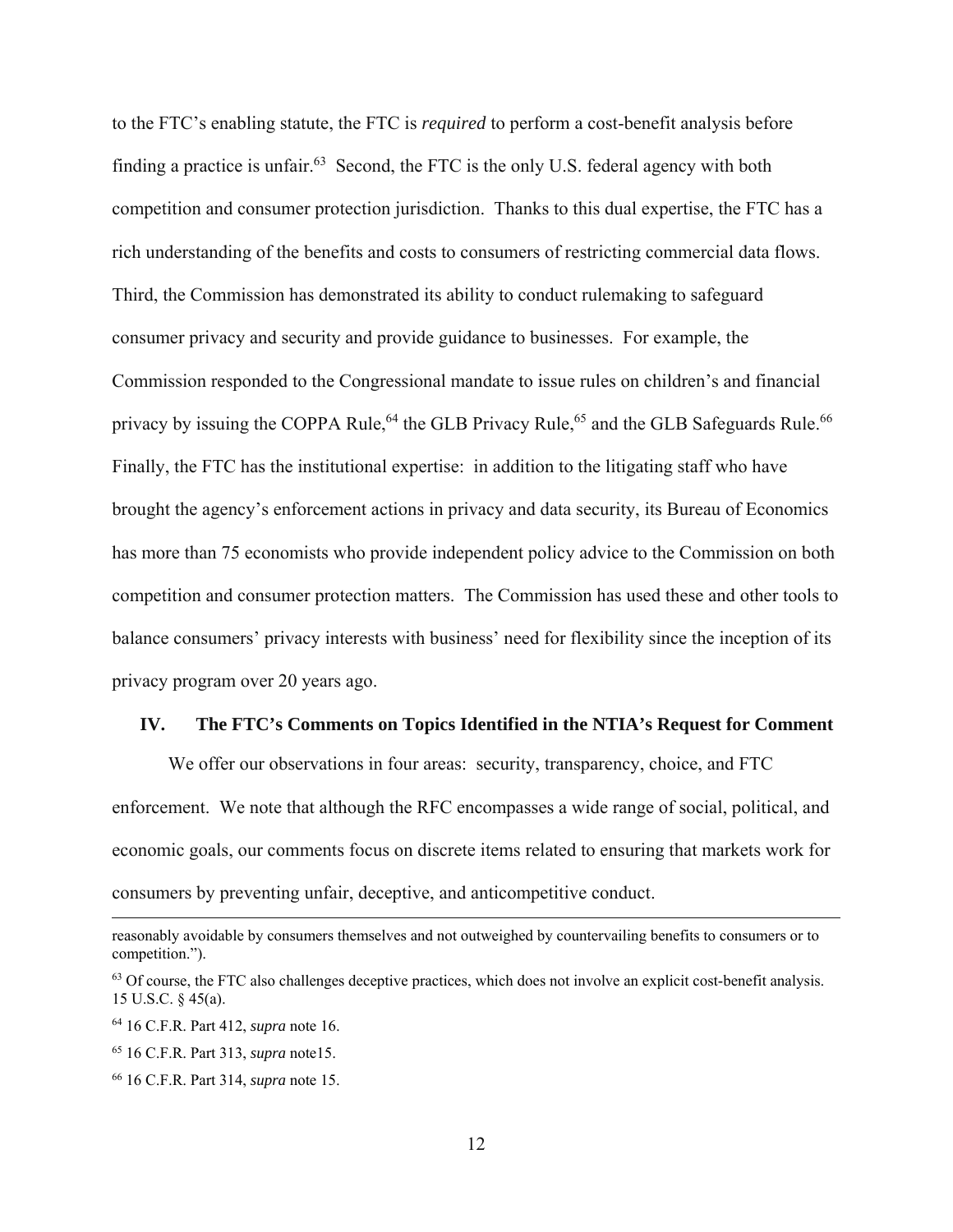## **A. Security**

The FTC has been very active in data security, bringing over 60 cases alleging that companies did not maintain reasonable security. The FTC has taken enforcement action when it has determined that data security is inadequate or disclosures about data security are misleading.67 The Commission has long issued calls for comprehensive data security legislation, so as to obtain additional tools.<sup>68</sup> The Commission is also exploring its remedial authority during the upcoming hearings relating to data privacy.<sup>69</sup>

#### **B. Transparency**

Transparency is another longstanding privacy tenet championed by the FTC.70 The

challenge is *how* and *when* to be transparent—how and when to provide important information

about data collection and use in a way that it is accessible and meaningful to consumers.<sup>71</sup> The

<sup>68</sup>*Id.* 

 $\overline{a}$ 

<sup>69</sup>*See supra* note 2.

(arguing that consumers make choices by stripping information away). Although consumers report placing a high value on transparency, some empirical studies raise questions about whether consumers, in fact, want more information when making decisions. *See, e.g.*, Omri Ben-Shahar & Carl E. Schneider, *More Than You Wanted to Know: The Failure of Mandated Disclosure* (Princeton Univ. Press 2014)

 $67$  Fed. Trade COMM'N, PRIVACY AND DATA SECURITY UPDATE: 2017, at 4-5 (Jan. 2018), https://www ftc.gov/reports/privacy-data-security-update-2017-overview-commissions-enforcement-policyinitiatives.

 <sup>70</sup>*See, e.g.*, FED. TRADE COMM'N, MOBILE PRIVACY DISCLOSURES: BUILDING TRUST THROUGH TRANSPARENCY (Feb. 2013), https://www.ftc.gov/sites/default/files/documents/reports/mobile-privacy-disclosures-building-trustthrough-transparency-federal-trade-commission-staff-report/130201mobileprivacyreport.pdf (Staff Report).

<sup>&</sup>lt;sup>71</sup> Consistent with observed consumer behavior, some surveys suggest that consumers are willing to share their *Regain Consumers' Trust, Marketers Need Transparent Data Practices*, HARV. BUS. REV., June 13, 2018, https://hbr.org/2018/06/to-regain-consumers-trust-marketers-need-transparent-data-practices (describing research information with companies to personalize experiences as long as companies are transparent about their information practices. *See* John Hall, *What You Should Know About Privacy That Will Help Consumers Trust Your Brand*, FORBES, Apr. 4, 2018, https://www forbes.com/sites/johnhall/2018/04/25/what-you-should-know-about-privacythat-will-help-consumers-trust-your-brand/#472a4bf3135a (describing research). In other surveys, respondents report a willingness to leave brands that use their personal data without their knowledge. *See* Kevin Cochrane, *To*  showing that 79% of consumers will leave a brand if their personal data is used without their knowledge).

This disconnect between consumers' stated and revealed preferences is an example of the so-called "privacy" paradox." *See, e.g.*, Alessandro Acquisti et al., *Privacy and Human Behavior in the Age of Information*, SCIENCE 347 (6221), 509-514 (2015) (describing privacy paradox and potential explanations).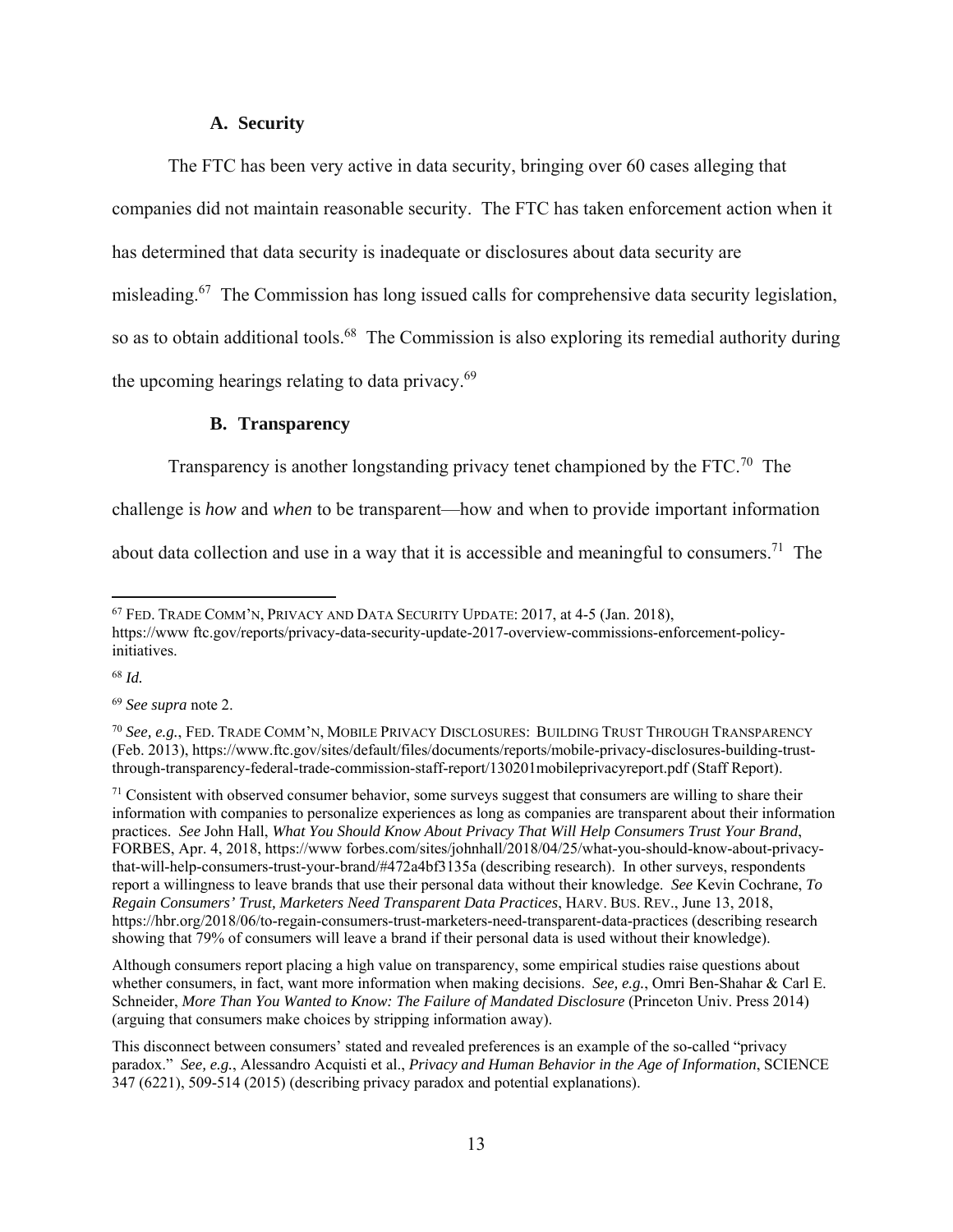helping regulators to hold companies to their promises.<sup>74</sup> RFC rightfully notes that the hallmarks of many current privacy policies (which are typical of efforts to respond to calls for transparency) are not salutary: many are characterized by their bloat, opacity, and legalese.72 Despite these weaknesses, privacy policies and other disclosures do provide accountability.<sup>73</sup> Within an organization, drafting privacy policies helps companies understand their information practices. Outside the organization, the disclosures give interested consumers more information. They also give the press, advocacy organizations, and regulators information about the company's practices, enabling them to expose problematic practices, and

To retain the accountability-promoting benefits of transparency, while minimizing reliance on long, dense privacy policies, a more consumer-oriented approach would address the context, form, and effectiveness of disclosures, and be based on consumer demand for information.75 The Commission has long been a proponent of context-specific disclosures, at the point at which consumers are making decisions about their data, which could take the form of set-up wizards, dashboards, or other in-line notices.<sup>76</sup> The Commission has also encouraged sector-specific model privacy notices that are clear, conspicuous, and succinct.<sup>77</sup> The FTC could

<sup>72</sup> RFC, *supra* note 1 at 48601.

 <sup>73</sup>*See, e.g.*, Mike Hintze, *In Defense of the Long Privacy Statement*, 76 MD. L. REV. 1044 (2017).

 motivated individuals," and enable "those who act on behalf of consumers . . . [to] ask the hard questions . . . [,] <sup>74</sup> *Id.* at 1045 (describing how well-drafted privacy statements "create organizational accountability," inform "highly raise public awareness and create consequences when an organization has inadequate or problematic privacy practices").

 <sup>75</sup>*See generally* FED. TRADE COMM'N, PROTECTING CONSUMER PRIVACY IN AN ERA OF RAPID CHANGE, at i (Mar. 2012), https://www ftc.gov/sites/default/files/documents/reports/federal-trade-commission-report-protectingconsumer-privacy-era-rapid-change-recommendations/120326privacyreport.pdf.

 <sup>76</sup>*See, e.g.*, INTERNET OF THINGS: PRIVACY AND SECURITY IN A CONNECTED WORLD, supra note 44 at 25-26.

 <sup>77</sup>*See, e.g.,* Final Model Privacy Form Under the Gramm-Leach-Bliley Act, 74 Fed. Reg. 62890, 62891 (Dec. 1, consumer demand for, understanding of, and use of this kind of disclosure. *See, e.g.*, Event Announcement, Putting 2009) (setting forth the requirements of a model privacy notice). Staff continues to encourage more research about Disclosures to the Test, Fed. Trade Comm'n (Sept. 15, 2016), https://www.ftc.gov/news-events/eventscalendar/2016/09/putting-disclosures-test.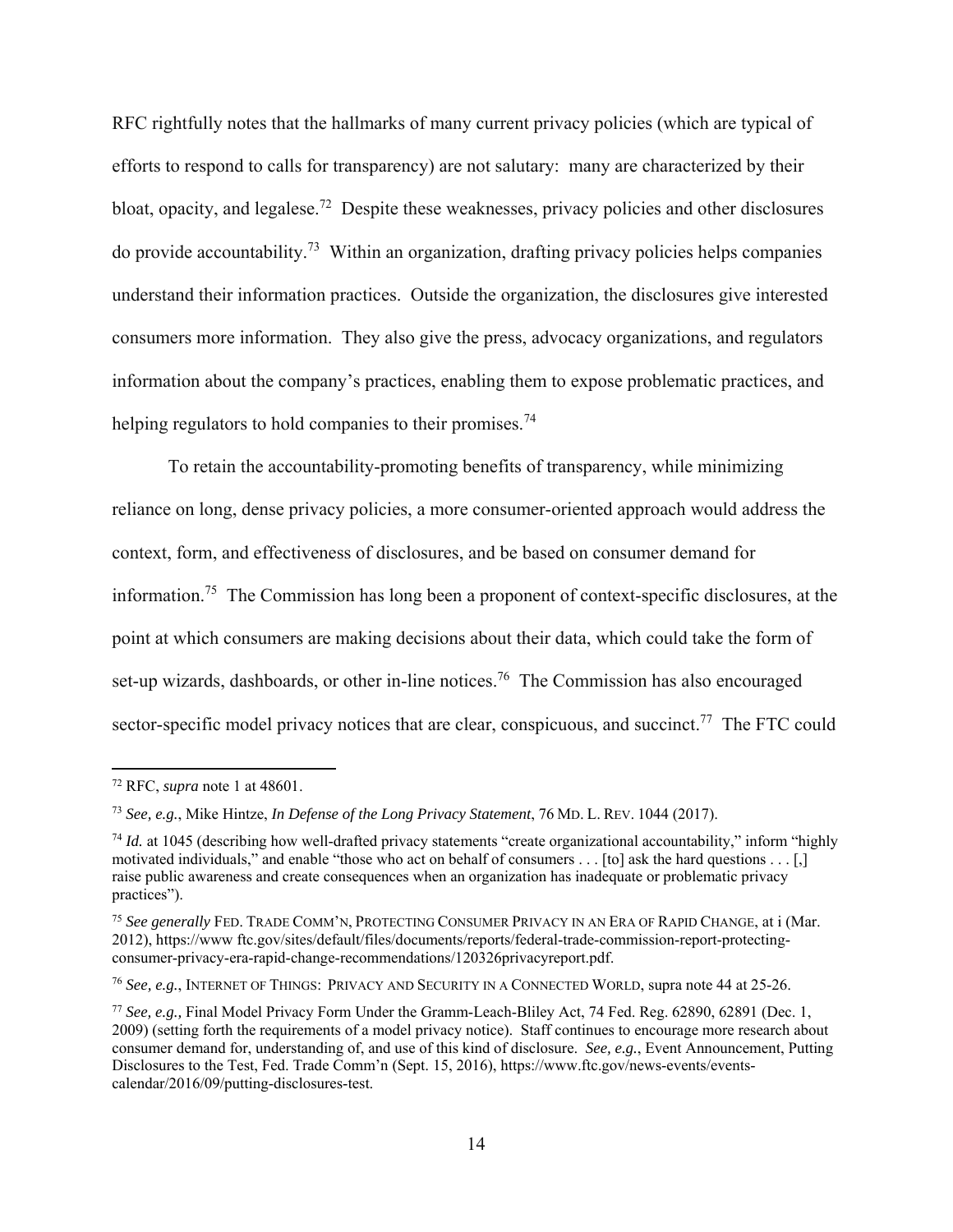promote accountability under an improved disclosure regime through the exercise of its authority to challenge deceptive disclosures.

## **C. Control**

 $\overline{a}$ 

 online content.79 The FTC has long encouraged a balanced approach to control. Giving consumers the ability to exercise meaningful control over the collection and use of data about them is beneficial in some cases.78 However, certain controls can be costly to implement and may have unintended consequences. For example, if consumers were opted out of online advertisements by default (with the choice of opting in), the likely result would include the loss of advertising-funded

The proper approach to consumer control—one that balances costs and benefits—takes consumer preferences, context (including risk), and form into account. First, whether choice is necessary depends on the context. If the data use matches the context of the transaction or the company's relationship with the consumer, or is required or authorized by law, choice may be presumed or choice may not be necessary. For example:

- **Product and service fulfillment:** Retailers disclose consumers' contact information to delivery companies that ship their purchases. A connected thermostat collects consumers' temperature preferences to provide automated services.
- **Internal operations:** Hotels and restaurants collect customer satisfaction surveys. Websites collect click-through rates to improve site navigation.
- **Fraud prevention:** Retailers check drivers' licenses at the point of sale to prevent fraud. Online businesses scan ordinary web server logs to detect fraud. Stores use video cameras to spot theft.

 CONN. L. REV. 861 (2000) (discussing longstanding conception of privacy as control over one's data). <sup>78</sup>*See, e.g.*, Anita L. Allen, *Privacy-as-Data Control: Conceptual, Practical, and Moral Limits of the Paradigm*, 32

<sup>79</sup> Interactive Survey of U.S. Adults, DIGITAL ADVERTISING ALLIANCE, Apr. 2013, http://www.aboutads.info/resource/image/Poll/Zogby\_DAA\_Poll.pdf (reporting that 92% of respondents agreed that free content is important to the value of the Internet).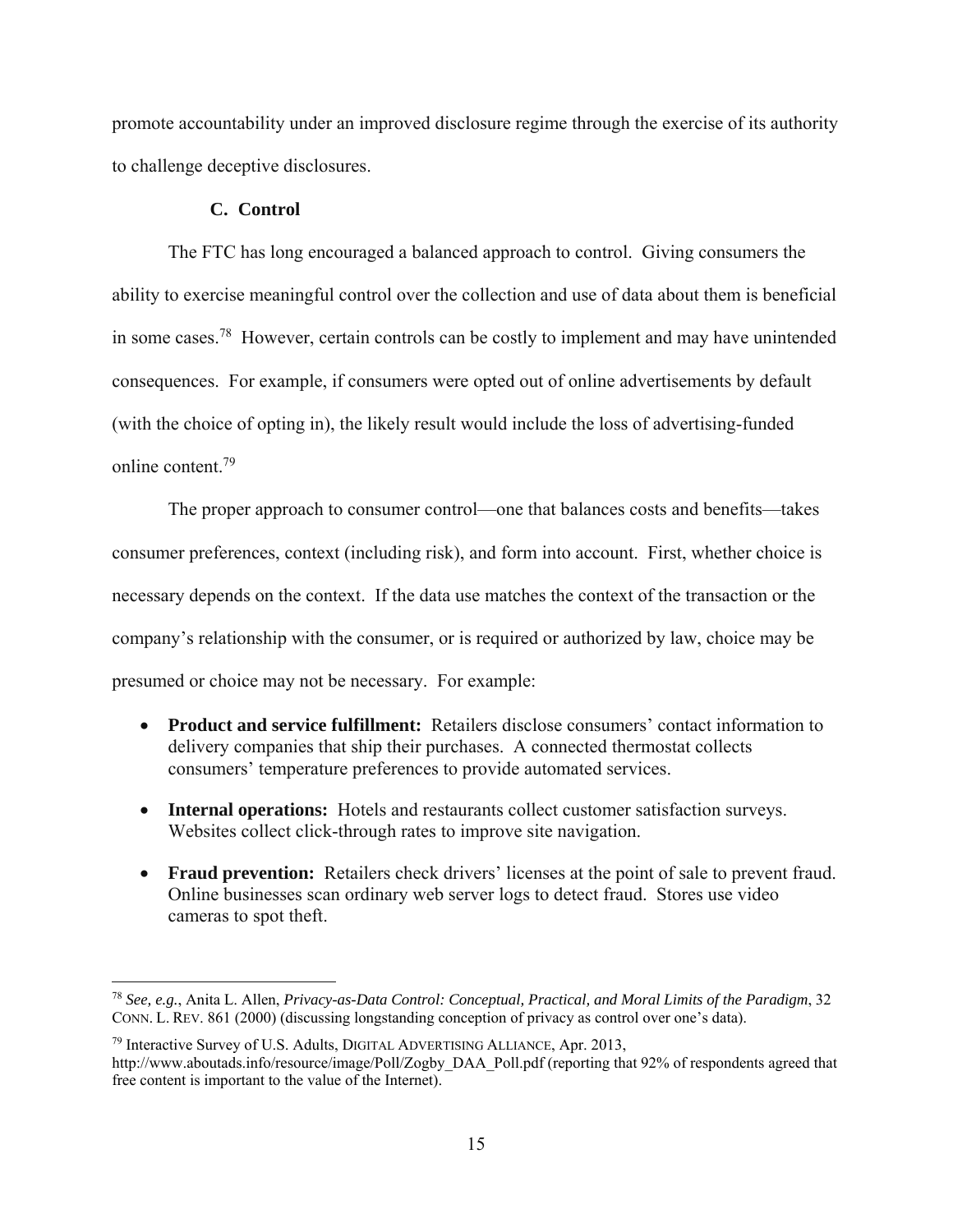- **Legal compliance and public purpose:** Search engines disclose customer data in response to legal process. A business reports a consumer's delinquent account to a credit bureau.
- purchases and collect data for loyalty programs.<sup>80</sup> **First-party marketing:** Retailers recommend products based upon consumers' prior

Choice also may be unnecessary when companies collect and disclose de-identified data,81 which can power data analytics and research (potentially benefiting consumers and society), while minimizing privacy concerns. For example, consumer appliance companies can collect data about smart device usage in homes, publicize usage data in aggregate form, and encourage energy savings in households. Medical researchers can collect data from wearable devices in de-identified form to improve health outcomes for a larger patient population.

By contrast, choice is important when the risk of harm might significantly increase, such as where the data is sensitive (as in cases involving information about children, financial and health information, and Social Security numbers). Consumers should also be given a choice when a company uses the data in a manner inconsistent with its original representations. For example, the FTC brought an action against Gateway Learning, a vendor of children's educational products, when the company disclosed information about children to marketers despite the fact that the privacy policy in place at the time of the data's collection stated the

 & Mark R. Lepper, *When Choice Is Demotivating: Can One Desire Too Much of a Good Thing?*, J. OF PERSONALITY & SOC. PSYCHOL. 79, 6 (2000), 995-1006, <sup>80</sup> Providing choices in some of these contexts may have negative effects. For example, consumers inundated by obvious or seemingly insignificant choices may become less attentive to choices that are important to them. Likewise, offering choices in some instances may undermine social benefits. Bart P. Knijnenburg, Simplifying Privacy Decisions: Towards Interactive and Adaptive Solutions, Decisions@RecSys 2013: 40-41; Sheena S. Iyengar

 people who refuse to pay their bills should not be able to opt out of having that information included in credit https://faculty.washington.edu/jdb/345/345%20Articles/Iyengar%20%26%20Lepper%20(2000).pdf. For example, reports, to the detriment of future creditors.

 data should take sufficient steps to ensure that it cannot be reasonably re-identified. *See* PROTECTING CONSUMER <sup>81</sup> A key caveat, however, is that data must be effectively de-identified, and any company that is using de-identified PRIVACY IN AN ERA OF RAPID CHANGE, *supra* note 75 at 21.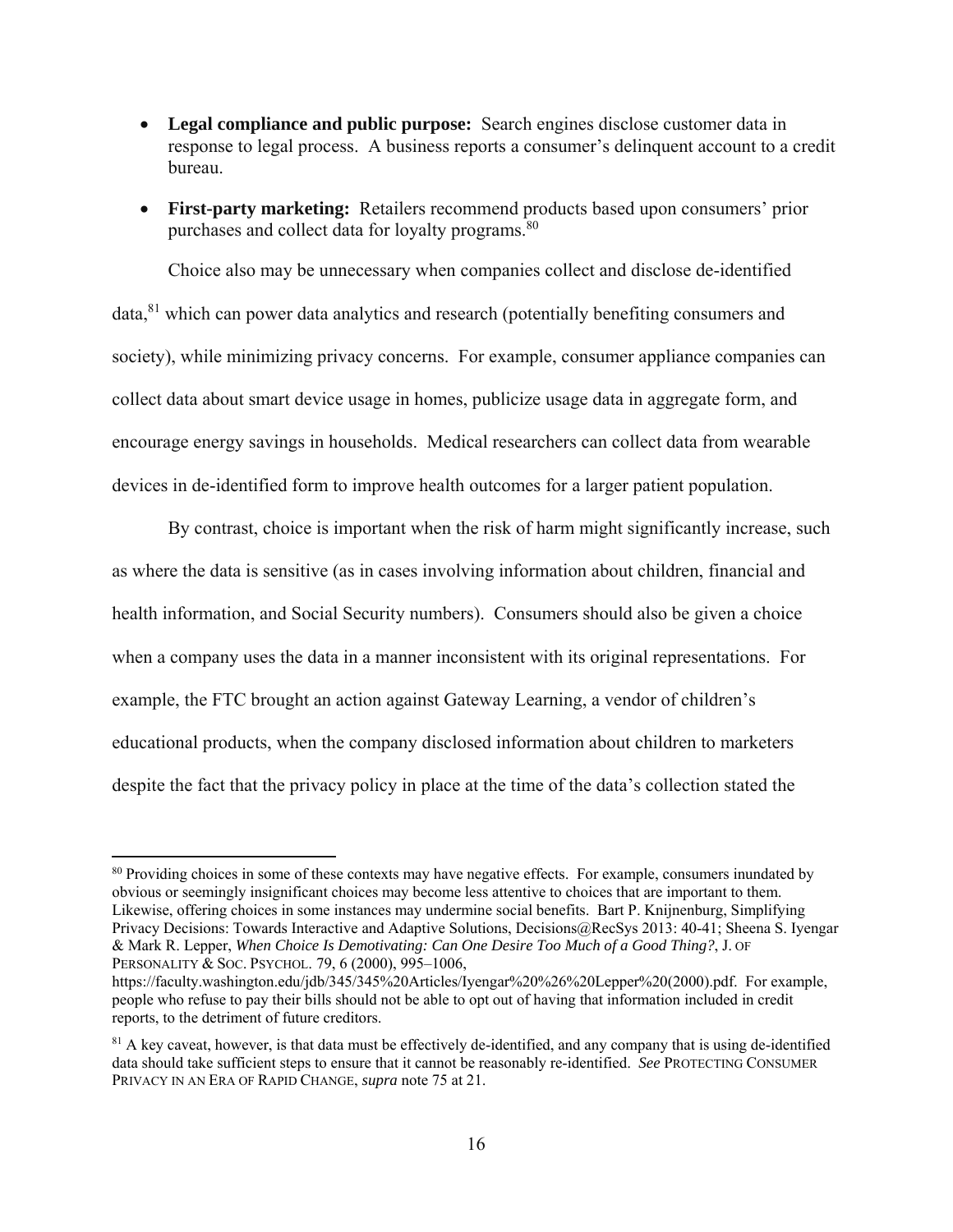notice.<sup>83</sup> company would not share such information.82 Similarly, the Commission has charged companies with violations of Section 5 when they allegedly collected certain sensitive information in contravention of privacy policies or otherwise without adequate consumer

When offering choice, companies should consider the context in which the consumer actually makes the choice and design the choice mechanism to fit that context. For example, the FTC staff's report on the Internet of Things cites to innovative ways in which companies are offering these just-in-time choices, including through set-up wizards for devices, privacy "dashboards" or "command centers" that consumers can revisit at any time, or video or in-store tutorials that take place at the point of sale. $84$  Some websites and apps have adopted similar mechanisms for providing just-in-time choices about, for example, online behavioral advertising.<sup>85</sup> Some platforms have developed browser-based tools for web surfing that give consumers control over collection of sensitive information (such as geolocation) on an app-by-

 $82$  Gateway Learning Corp., No. C-4120 (F.T.C. Sept. 10, 2004),

 https://www ftc.gov/sites/default/files/documents/cases/2004/09/040917do0423047.pdf (Decision and Order).

<sup>83</sup>*See, e.g.*, Blu Products, Inc., No. C-4657 (F.T.C. Sept. 6, 2018),

 services); Goldenshores Tech., LLC, No. C-4446 (F.T.C. Mar. 31, 2014), https://www.ftc.gov/system/files/documents/cases/172\_3025\_c4657\_blu\_decision\_and\_order\_9-10-18.pdf (Decision and Order) (alleging that a mobile phone manufacturer collected contents of text messages and real-time location information despite having promised purchasers to limit data collection to what was needed to provide

https://www ftc.gov/system/files/documents/cases/140409goldenshoresdo.pdf (Decision and Order) (alleging that the privacy policy of the Android flashlight app developer deceptively failed to disclose that the app transmitted users' precise location and unique device identifier to third parties, including advertising networks); Designerware, LLC, No. C-4390 (F.T.C. Apr. 11, 2013),

 could log computer keystrokes, take photos of anything within the web cam's view, and capture screen shots of https://www ftc.gov/sites/default/files/documents/cases/2013/04/130415designerwaredo.pdf (Decision and Order) (alleging that the company designed software to collect the computer's location and created a "Detective Mode" that users' activities, all without notice to the computer user).

 84 INTERNET OF THINGS: PRIVACY AND SECURITY IN A CONNECTED WORLD, *supra* note 44 at 25-26.

 85 *See, e.g.*, What Control Do I Have?, TRUSTARC, https://www.trustarc.com/consumer-privacy/about-oba/#&panel1-2 (last visited Nov. 5, 2018).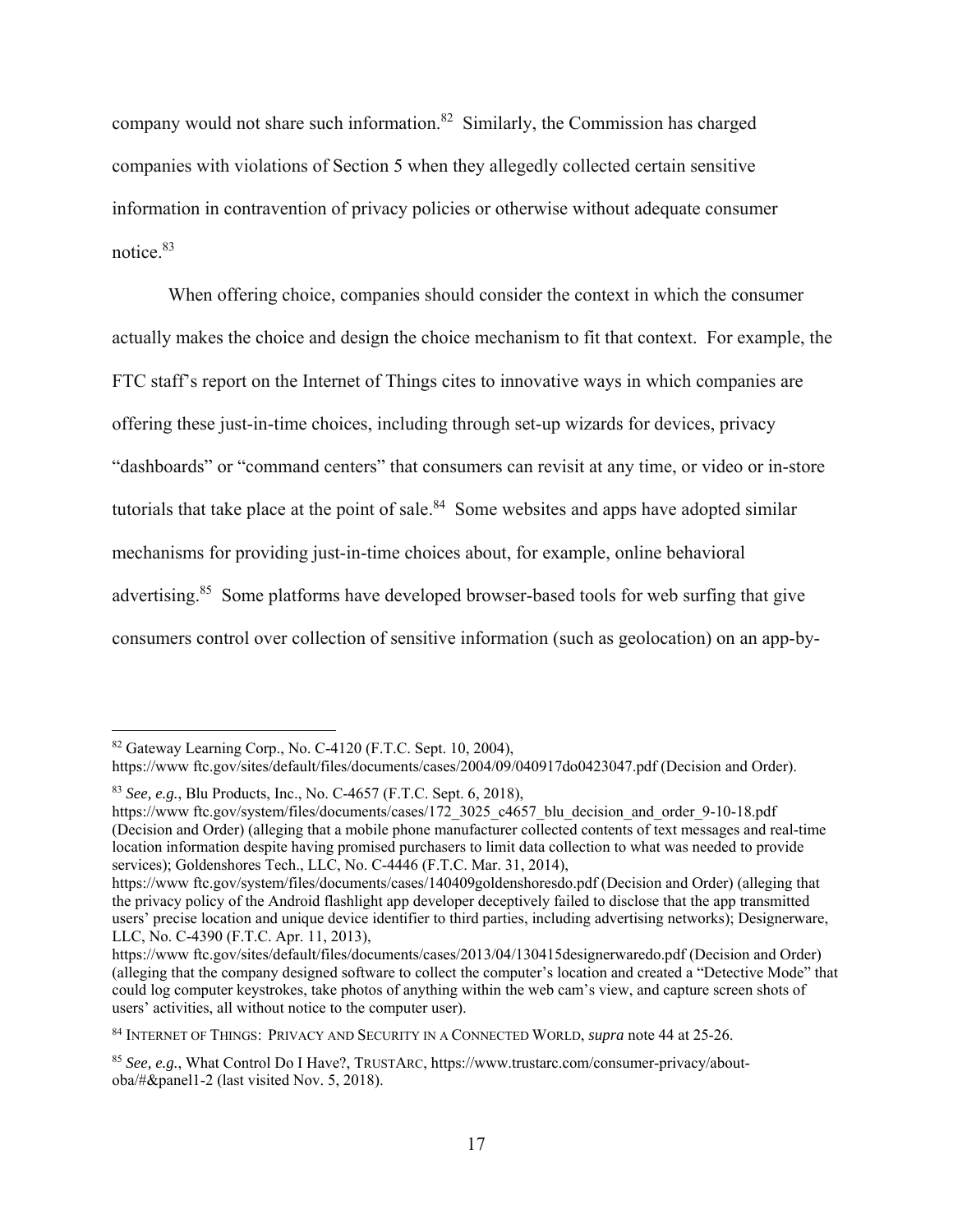app basis.86 Tools in some app settings allow users to exercise choices about the ads they receive.87 These innovations may lead to choices that are more consistent with consumer preferences and risk.

## **D. FTC Enforcement**

As discussed above, the FTC has used its enforcement authority vigorously to combat harms and the likelihood of harm from misuse of consumer data and failures adequately to secure sensitive information. Given the agency's leadership and expertise on privacy and security issues, the FTC should continue to be the primary enforcer of laws related to information flows in markets, whether under the existing privacy and security framework or under a new framework. If given additional authority in this area, the Commission may require resources commensurate with exercising that authority.

While the FTC has enforced Congress's risk-based approach, this approach is not without limitations. First, the Commission lacks authority over non-profits and common carrier activity,<sup>88</sup> even though the acts or practices of these market participants often have serious implications for data security.<sup>89</sup> In addition, under the FTC Act the FTC lacks civil penalty authority, reducing the Commission's deterrent capability.<sup>90</sup> Finally, the FTC lacks broad

<sup>86</sup> Jacob Kastrenakes, *How to Increase Your Privacy Online*, THE VERGE, June 7, 2018, https://www.theverge.com/2018/6/7/17434522/online-privacy-tools-guide-chrome-windows.

 <sup>87</sup>*Id.* 

 88 15 U.S.C. § 45(a)(2) (exempting common carriers); *id.* § 44 (defining "corporations" covered in Section 5 to exclude non-profits).

 <sup>89</sup>*See, e.g.*, Dan Patterson, *How Nonprofits Use Big Data to Change the World, Tech Republic*, TECH REPUBLIC, importance of "big data" to non-profits' work). Feb. 8, 2017, https://www.techrepublic.com/article/how-nonprofits-use-big-data-to-change-the-world/ (describing

<sup>90</sup> Prepared Statement of the Fed. Trade Comm'n, Oversight of the Federal Trade Commission, Committee on Energy and Commerce, at 6, July 18, 2018,

https://www.ftc.gov/system/files/documents/public\_statements/1394526/p180101\_ftc\_testimony\_re\_oversight\_hous e\_07182018.pdf.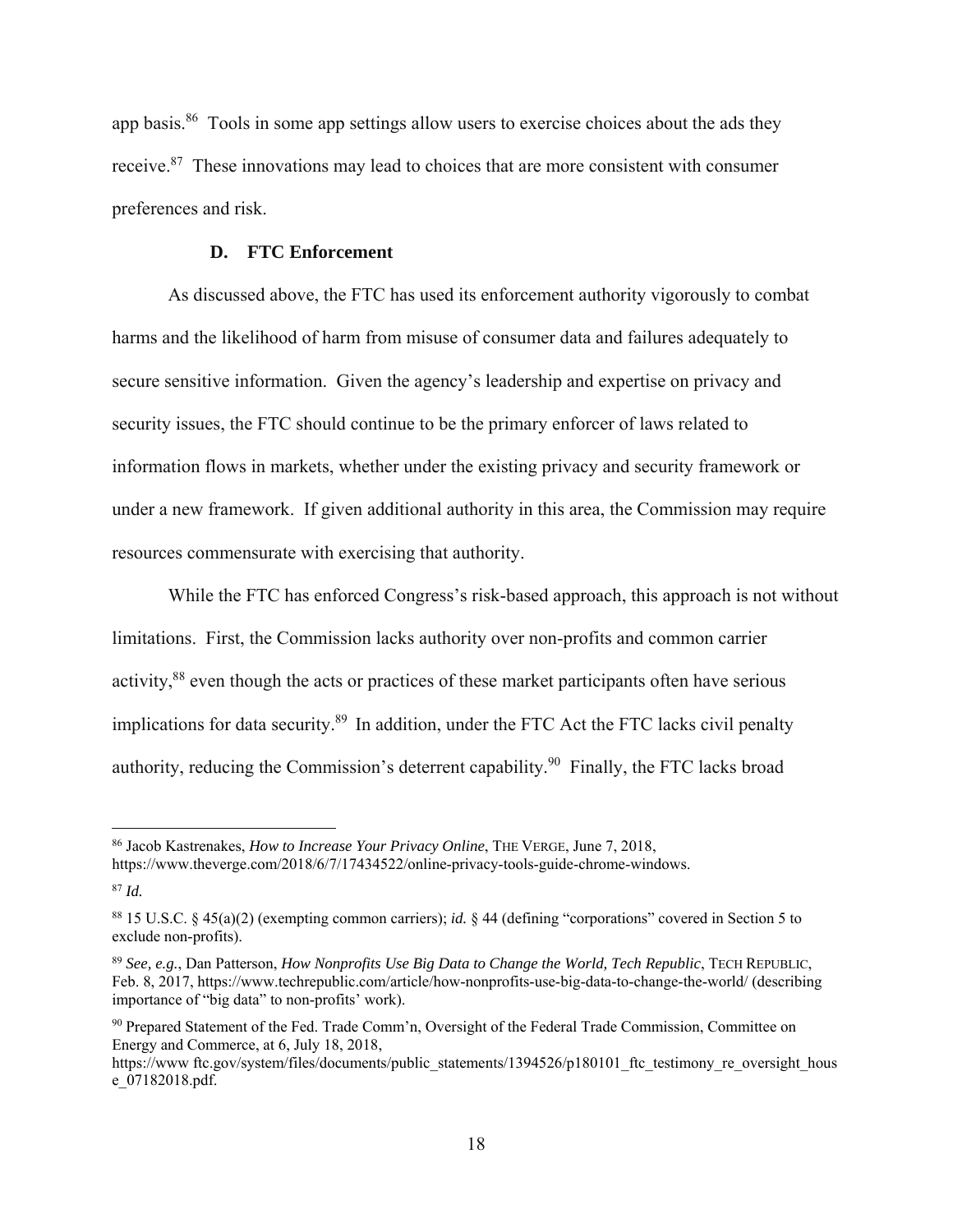protection issues such as privacy and data security.<sup>92</sup> rulemaking authority under the Administrative Procedures Act ("APA")<sup>91</sup> for consumer

Second, the privacy and security statutes the FTC does enforce (such as COPPA and the GLB Act) have their own limitations because they are targeted to particular privacy risks. For example, COPPA provides robust protections for information collected from children online, but it does not address *offline* data or data *about* children. Third, there are limitations to existing laws when data collection does not fit neatly within statutory definitions. For example, HIPAA protects health information collected by doctors' offices, insurance companies, hospitals, and a limited set of other entities, but the law does not apply to entities such as health apps, websites, data brokers, or ad networks that collect identical data directly from consumers. Although Section 5, state statutes, and common law torts may address many of these limitations, this approach likely creates uncertainty for regulated entities and uneven levels of protection for consumers.

Concerns about the limitations of current law must be balanced against the need to preserve flexibility to address complex and evolving issues related to consumer privacy and data collection, and broader impacts on innovation and competition. As noted above, these issues are the subject of the Commission's ongoing hearings.

## **V. The Future of U.S. Privacy Policymaking**

As we look to the future of privacy policymaking in the United States, the FTC brings an unwavering commitment to protecting consumers' privacy while promoting competition and

-

<sup>91 5</sup> U.S.C. § 500 *et seq*.

<sup>92</sup> Prepared Statement of the Fed. Trade Comm'n, *supra* note 67 at 6. The Commission has been granted APA rulemaking authority for discrete topics such as children's privacy, financial data security, and certain provisions of credit reporting.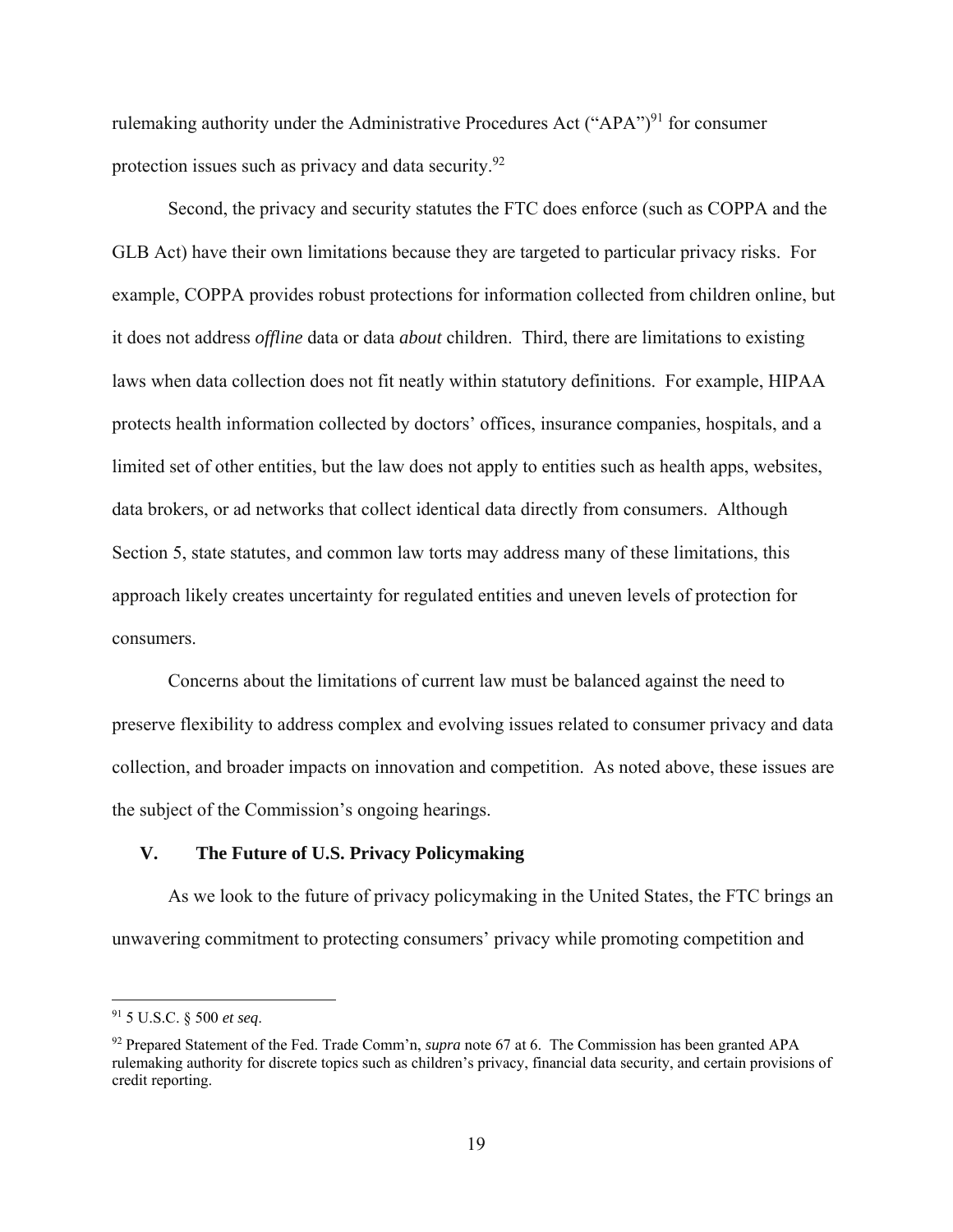well as the specific statutes it enforces to protect consumer privacy.<sup>93</sup> innovation. Pursuant to the existing risk-based scheme, the FTC will continue to use Section 5 to police deceptive and unfair conduct to address new consumer protection issues as they arise, as

Regulatory Code of Conduct, the FTC filed suit.<sup>95</sup> Where companies participate in voluntary codes of conduct, the FTC has held and will continue to hold those companies accountable for the promises they make. For example, the FTC has brought more than 45 cases against companies that failed to abide by their promises to adhere to the EU-U.S. Privacy Shield or its predecessor program.<sup>94</sup> Similarly, when Google allegedly did not fulfill its promises to follow the Network Advertising Initiative's Self-

Data security concerns are an important part of the privacy debate and, in light of the issues described above, the FTC continues its longstanding call that Congress consider enacting legislation that clarifies the FTC's authority and the rules relating to data security and breach notification. The FTC also understands that both Congress and the Administration are considering federal privacy legislation, and the Commission strongly supports those efforts. Any legislation should balance consumers' legitimate concerns about the protections afforded to the collection, use, and sharing of their data with business' need for clear rules of the road, consumers' demand for data-driven products and services, and the importance of flexible frameworks that foster innovation. Should Congress decide to pursue such legislation or

<sup>93</sup>*See supra* discussion at 4.

 RAPID CHANGE, *supra* note 75 at 14 (noting that the FTC could enforce against companies that "fail[] to abide by <sup>94</sup>*See, e.g.*, *supra* note 23 (collecting cases); *see also* Comment Filed by Director of Bureau of Consumer Protection Jessica Rich on Privacy Enforcement Implications of FCC's Proposed Set-Top Box Rulemaking, FED. TRADE COMM'N, at 4 (Apr. 22, 2016), https://www ftc.gov/system/files/documents/advocacy\_documents/comment-filedjessica-rich-privacy-enforcement-implications-fccs-proposed-set-top-box-rulemaking/160422fccsettopltr.pdf (describing cases under the U.S.-EU Safe Harbor Framework); PROTECTING CONSUMER PRIVACY IN AN ERA OF the self-regulatory programs they join.").

 95 United States v. Google, Inc., 5:12-cv-04177-HRL (N.D. Cal. Aug. 8, 2012) https://www ftc.gov/sites/default/files/documents/cases/2012/08/120809googlecmptexhibits.pdf (Complaint).